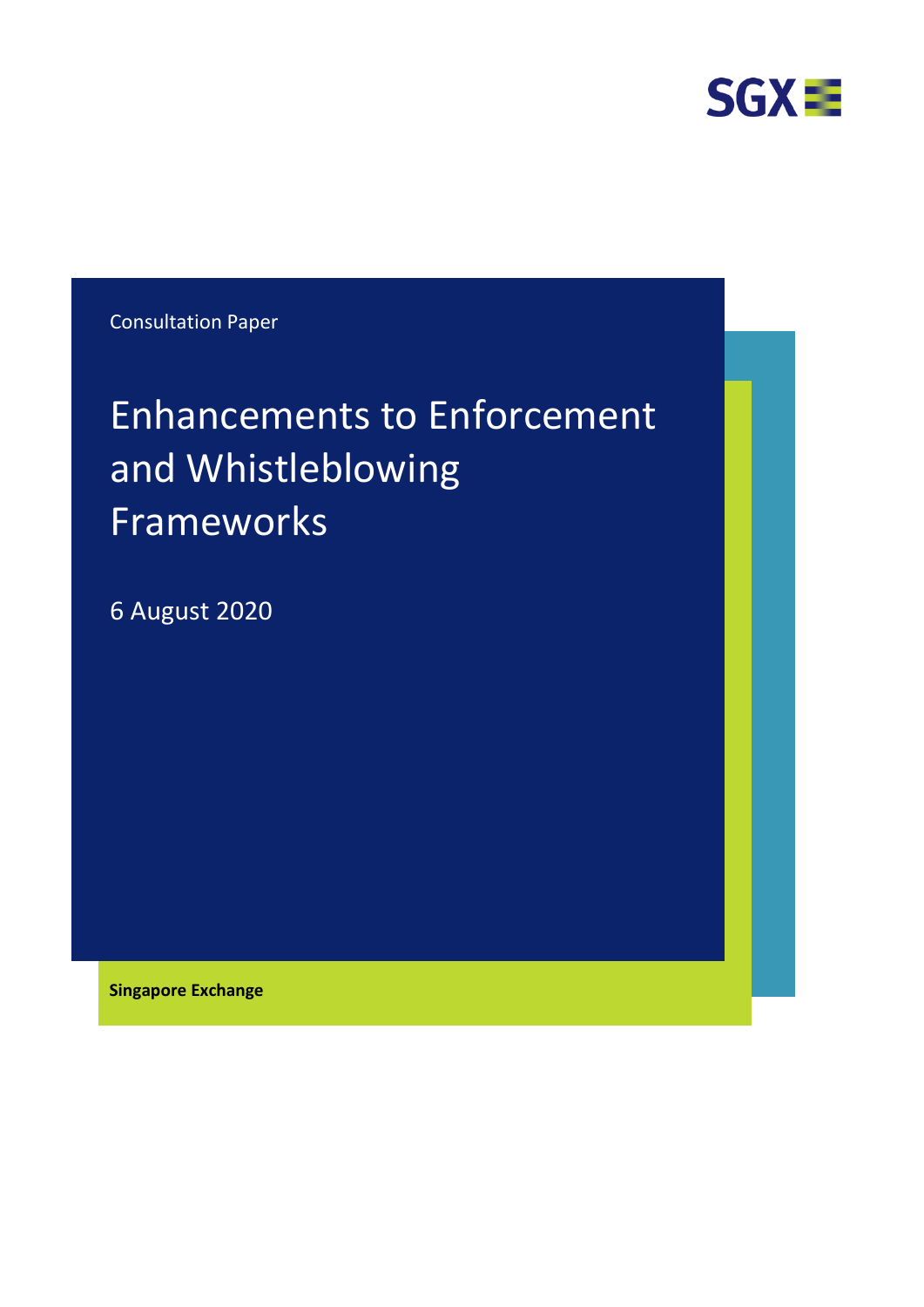# **Responding to this Consultation Paper**

Singapore Exchange Regulation invites comments on this consultation paper.

Please send your responses through any of the following means:

| <b>Mode</b> | <b>Correspondence Details</b>                                                                                                                                        |  |
|-------------|----------------------------------------------------------------------------------------------------------------------------------------------------------------------|--|
| Email       | listingrules@sgx.com                                                                                                                                                 |  |
| Mail        | Singapore Exchange Regulation<br>11 North Buona Vista Drive<br>#06-07, The Metropolis Tower 2<br>Singapore 138589<br>(Attention: Listing Policy & Product Admission) |  |

Responses should include a summary of the major points, a statement of interest and reasoned explanations. Please identify the specific policy or rule proposal on which a comment is made. Please also include your full name and, where relevant, the organisation you are representing, as well as your email address or contact number so that we may contact you for clarification. Anonymous responses may be disregarded.

SGX may make public all or part of any written submission, and may disclose your identity. You may request confidential treatment for any part of the submission which is proprietary, confidential or commercially sensitive, by clearly marking such information. You may request not to be specifically identified.

Any policy or rule amendment may be subject to regulatory concurrence. For this purpose, you should note that notwithstanding any confidentiality request, we may share your response with the relevant regulator.

By sending a response, you are deemed to have consented to the collection, use and disclosure of personal data that is provided to us for the purpose of this consultation paper or other policy or rule proposals.

SGX requests all comments by **7 September 2020**.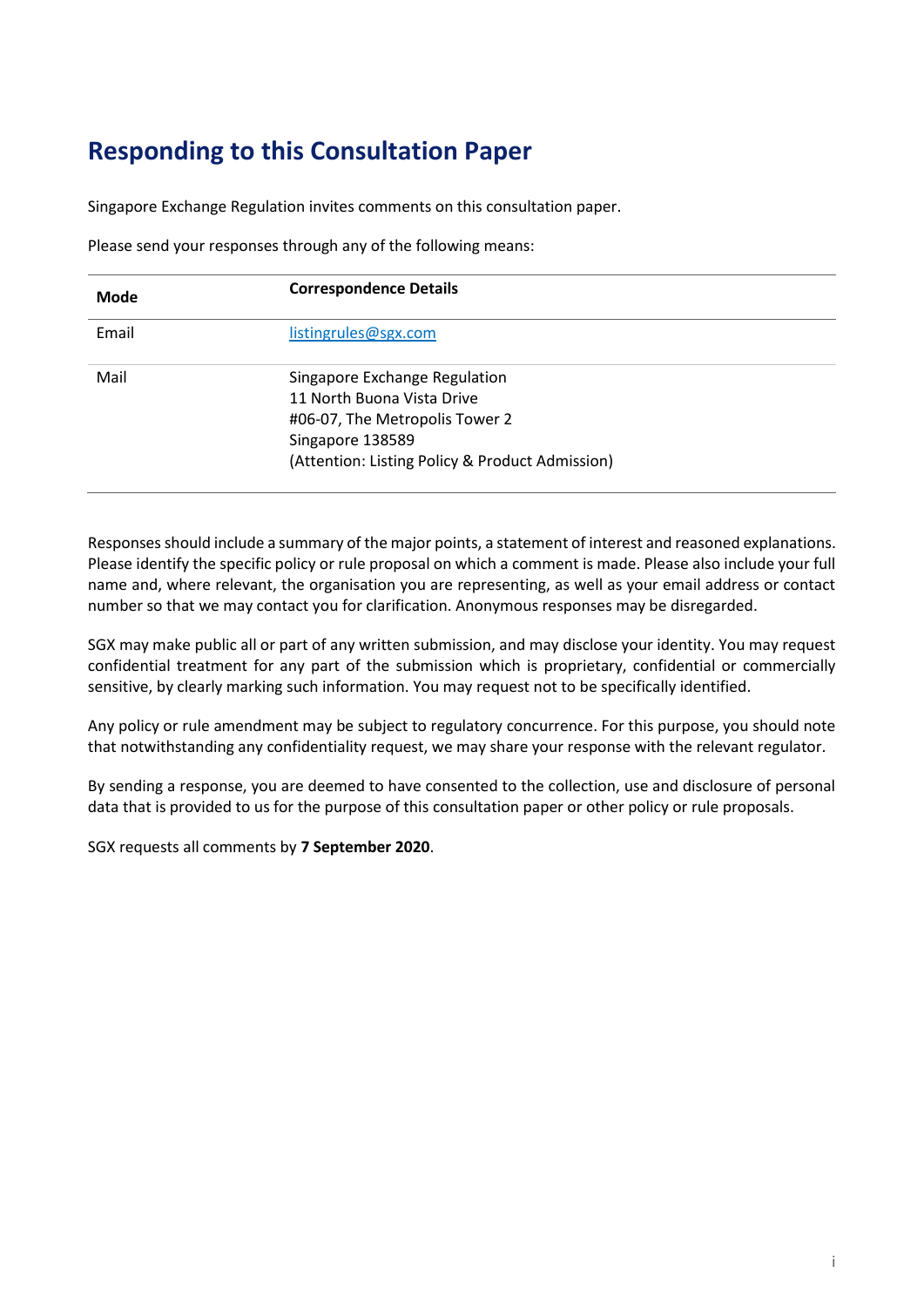# **Contents**

|              | $\mathbf{1}$   |                                                                                                         |  |
|--------------|----------------|---------------------------------------------------------------------------------------------------------|--|
|              | $\overline{2}$ |                                                                                                         |  |
| $\mathbf{H}$ |                |                                                                                                         |  |
|              | $\mathbf{1}$   |                                                                                                         |  |
|              | $\overline{2}$ |                                                                                                         |  |
|              | 3              |                                                                                                         |  |
|              | 4              | Exchange's Approval for Appointment of Director, Chief Executive Officer and Chief Financial Officer  7 |  |
|              | 5              |                                                                                                         |  |
| Ш            |                |                                                                                                         |  |
|              | $\mathbf{1}$   |                                                                                                         |  |
|              | $\mathcal{P}$  |                                                                                                         |  |
|              | 3              |                                                                                                         |  |
| IV           |                |                                                                                                         |  |
|              | $\mathbf{1}$   |                                                                                                         |  |
| Appendix 1   |                | Proposed Amendments to Mainboard Rules on Enforcement Powers 13                                         |  |
| Appendix 2   |                |                                                                                                         |  |
| Appendix 3   |                |                                                                                                         |  |
| Appendix 4   |                |                                                                                                         |  |
| Appendix 5   |                |                                                                                                         |  |
| Appendix 6   |                |                                                                                                         |  |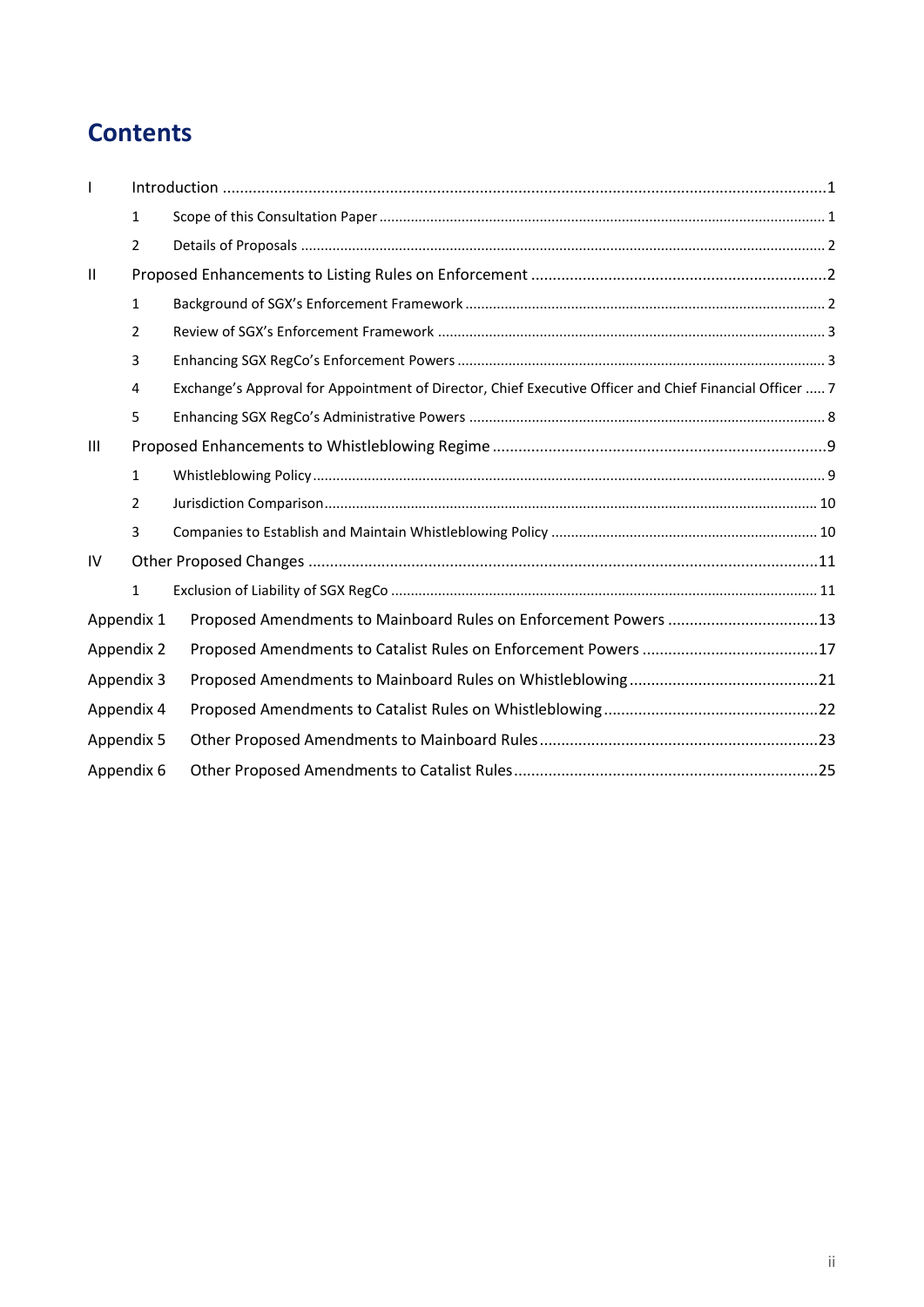# **I Introduction**

### **1 Scope of this Consultation Paper**

1.1 In this consultation paper, Singapore Exchange Limited ("**SGX**") proposes changes to the SGX Listing Rules (Mainboard) ("**Mainboard Rules**") and SGX Listing Rules (Catalist) ("**Catalist Rules**") (collectively, the "**Listing Rules**") relating to SGX's enforcement framework and the whistleblowing regime. Part II of this paper sets out the proposals relating to the proposed enhancements to the SGX's enforcement and disciplinary framework. Part III of this paper sets out the proposals to enhance the whistleblowing regime. Part IV of this paper sets out the proposals for other miscellaneous amendments.

#### *Enforcement framework*

- 1.2 As SGX's independent subsidiary undertaking all of SGX's regulatory functions, Singapore Exchange Regulation Pte. Ltd. ("**SGX RegCo**") is guided by the interests of market participants, including both investors and issuers, in carrying out its duties. This includes monitoring and ensuring compliance with the Listing Rules, enhancing corporate governance, and holding regulated entities (including issuers, directors, key executive officers, issue managers, sponsors, and registered professionals) accountable. In this regard, SGX RegCo seeks to ensure that its enforcement framework continues to stay relevant and effective in upholding its regulatory goals by being able to deliver efficient and timely regulatory outcomes.
- 1.3 An effective enforcement framework comprises early detection and immediate containment of breaches, followed by swift and decisive disciplinary action to deal with such misconduct. It is imperative that the enforcement framework must be able to deal quickly with any malfeasance to provide clarity to the market, particularly in a volatile market environment. This would serve to deter and punish wrongdoing as well as maintain the trust and confidence of the investing public.
- 1.4 Responsive regulation requires an effective enforcement strategy that differentiates between the severity of violations.<sup>1</sup> Enforcement action that promotes compliance among the vast majority should be distinguished from those that target clearly criminal ones.<sup>2</sup> Given that statutory regulators have more coercive powers than SGX, SGX RegCo can place more emphasis on speed and clarity of enforcement outcomes, in order to maximise compliance levels.
- 1.5 In order to meet the above regulatory objectives, SGX is consulting the public on amendments to the Listing Rules to refine SGX's enforcement framework.

#### *Whistleblowing*

**.** 

1.6 In addition to having effective internal controls, whistleblowing aids in uncovering misconduct or wrongdoing that may form larger risk patterns in an organisation, and reveals areas that require immediate attention. Timely detection of a misconduct or wrongdoing can address the transgression more quickly. In the context of the securities market, rapid remedial action may be critical to preserve the integrity and confidence of the market.

 $1$  OECD, "Regulatory Enforcement and Inspections" (2014), Principle 4.

 $2$  OECD, "Regulatory Enforcement and Inspections Toolkit" (2018), Criterion 4.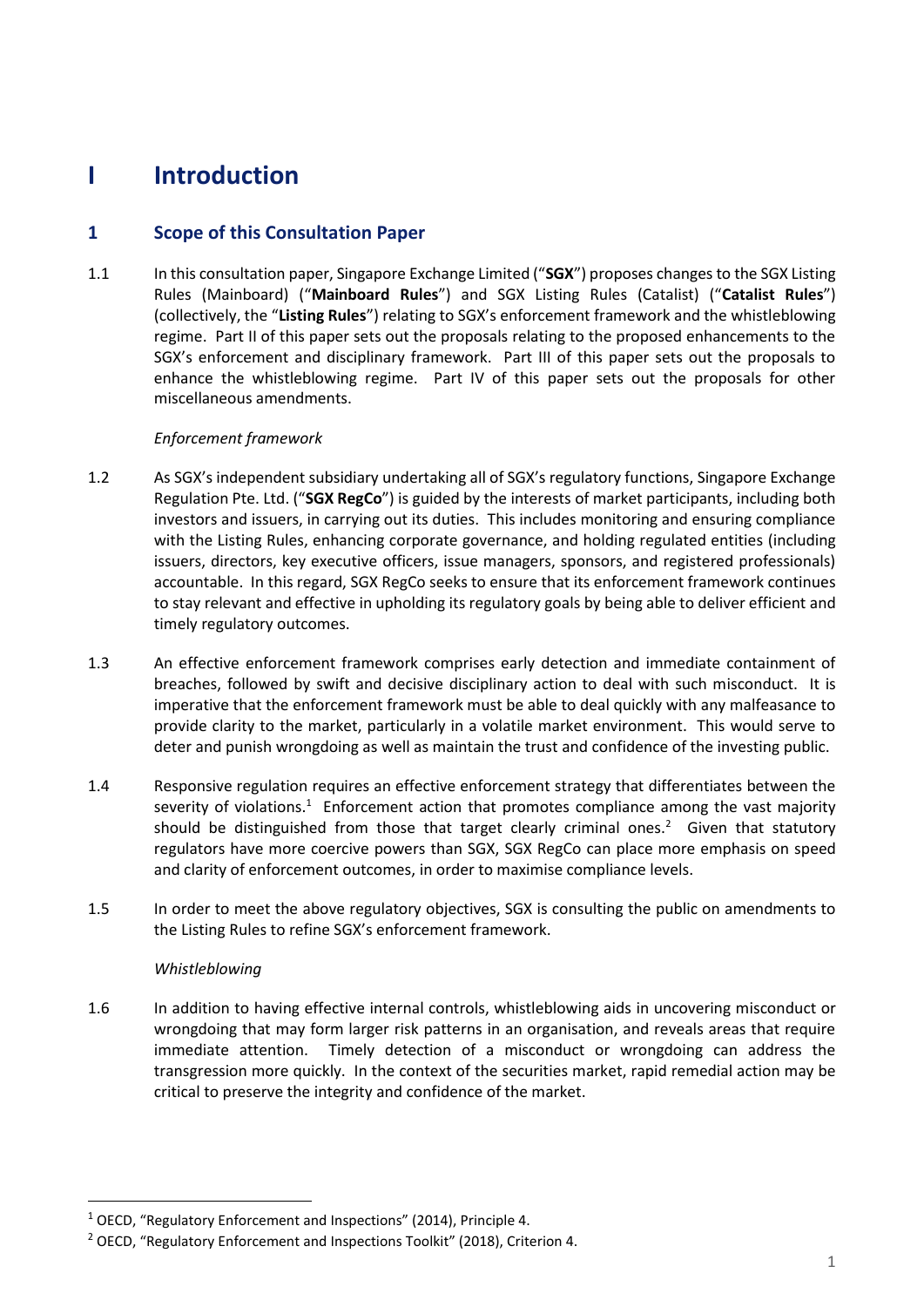- 1.7 Whistleblower protection is essential to encourage reports of misconduct or wrongdoing. A common concern for whistleblowers is the fear of reprisal actions, or that their reports will not be taken seriously. As such, it is essential for issuers to have in place a robust whistleblowing framework that both facilitates and follows through on the reports.
- 1.8 SGX RegCo recognises the importance of whistleblowing in encouraging the reporting of wrongdoing and improving corporate culture and governance. The Whistleblowing Office was established by SGX RegCo in January 2020 to facilitate whistleblowing relating to improper, unethical or fraudulent conduct in the wider framework of the securities market. However, these efforts must be supplemented by equivalent frameworks at the company level. SGX RegCo therefore proposes to mandate that listed companies disclose the arrangements in place to receive and investigate into whistleblowing allegations, as well as the proper provisions for protection of the whistleblower within the company.

### **2 Details of Proposals**

**.** 

2.1 The proposed amendments to the Listing Rules relating to enforcement are set out in Appendix 1 and  $Appendix 2$ , the amendments to the Listing Rules relating to whistleblowing are set out in Appendix 3 and Appendix 4, and other amendments to the Listing Rules are set out in Appendix 5 and Appendix 6.

## **II Proposed Enhancements to Listing Rules on Enforcement**

### **1 Background of SGX's Enforcement Framework**

- 1.1 As the operator of Singapore Exchange Securities Trading Limited (the "**Exchange**"), an approved exchange under section 15 of the Securities and Futures Act (Chapter 289 of Singapore) ("**SFA**"), SGX is required under the SFA to operate a fair, orderly and transparent market for the trading of listed securities. The SFA further requires SGX to enforce compliance with its rules.
- 1.2 In October 2015, SGX established the independent Listings Advisory Committee, Listings Disciplinary Committee ("**LDC**") and Listings Appeals Committee ("**LApC**") which consist of independent and experienced market professionals. The objective was to enhance the transparency and independence of SGX's disciplinary process and to address (a) the perceived (or actual) conflict arising from the fact that SGX is a self-regulatory organisation with dual roles as both a commercial for-profit entity and a regulator of issuers; and (b) concerns about the effectiveness of enforcement actions taken by SGX in relation to incidents of corporate malfeasance.<sup>3</sup> This served to balance the enhancement of SGX's enforcement powers (which included the power to impose penalties and fines of up to \$1 million).
- 1.3 In September 2017, SGX RegCo was established to undertake all SGX's regulatory functions. SGX RegCo is governed by a board of directors (whose appointment is subject to MAS' approval) comprising a majority of independent directors. It performs its duties independently of the business functions of SGX and its group of companies.<sup>4</sup> The independence of SGX RegCo accentuates its ability to enforce the requirements of the Listing Rules and the fulfilment of its regulatory functions, as well as the continued maintenance of market integrity and discipline.

<sup>3</sup> See the Joint Consultation Paper issued by the Monetary Authority of Singapore ("**MAS**") and SGX on the Review of Securities Market Structure and Practices on February 2014.

<sup>4</sup> Please refer to the SGX RegCo Charter (https://api2.sgx.com/sites/default/files/2018-05/Regulations%20-%20SGX%20 RegCo%20Charter.pdf) for further information.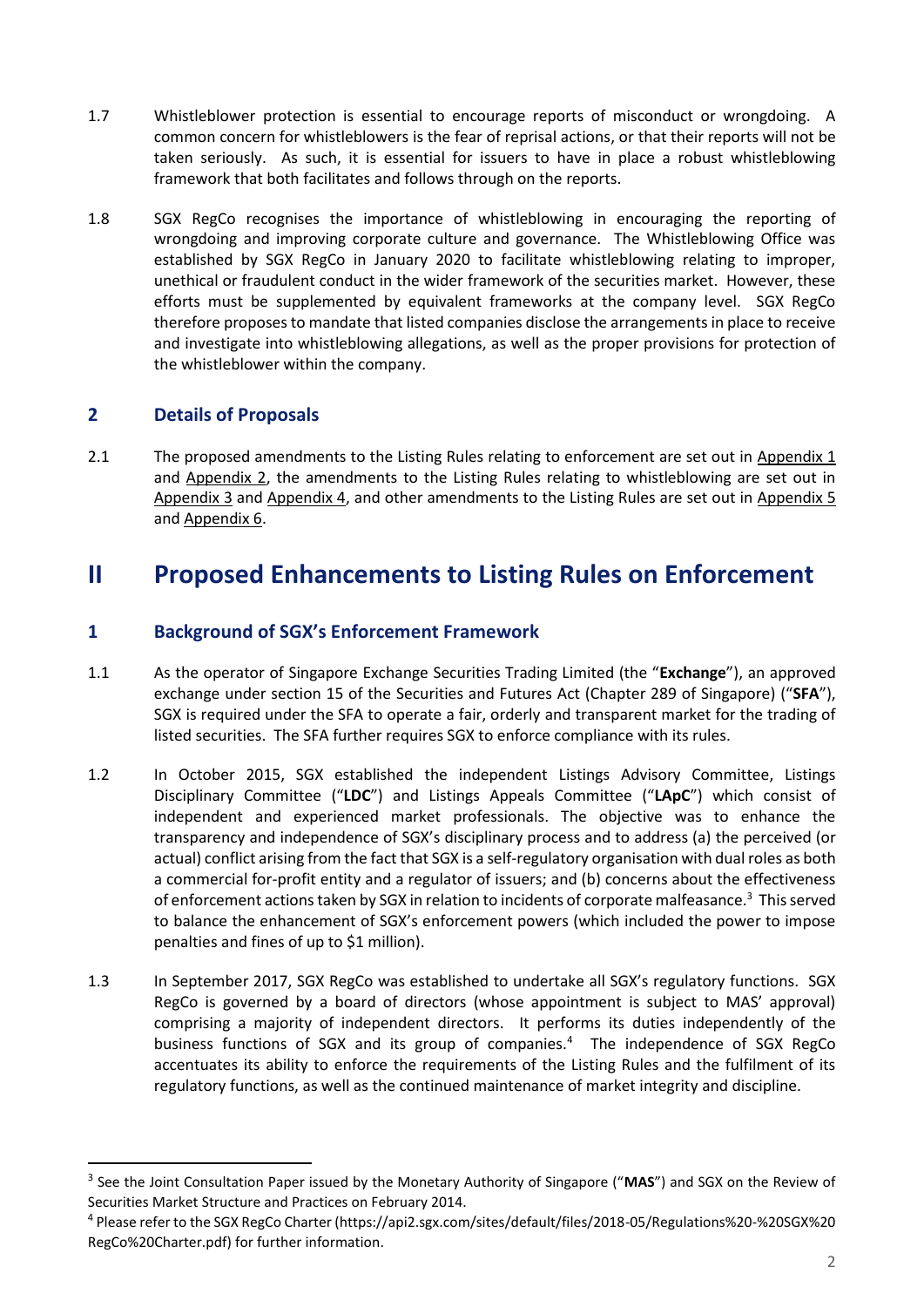### **2 Review of SGX's Enforcement Framework**

- 2.1 The purpose of the enforcement framework is to set out the tools which SGX RegCo uses to carry out its role as the listing authority in regulating issuers after their admission to the securities market.
- 2.2 As the establishment of SGX RegCo has strengthened the safeguards to manage potential conflicts of interest between SGX's commercial and regulatory roles, there is scope for an adjustment of the enforcement framework in order for more effective discharge of SGX RegCo's regulatory functions.
- 2.3 Given that other regulators, such as the MAS, the Accounting and Corporate Regulatory Authority, and the Commercial Affairs Department, have the statutory authority to impose civil penalties, criminal fines, and jail terms, SGX RegCo can place more emphasis on speed and clarity of enforcement outcomes. This more effectively leverages on SGX RegCo's strengths as a frontline regulator and enables it to complement actions taken by other authorities pursuant to their statutory powers.
- 2.4 Following a review of the enforcement framework, SGX RegCo is of the view that the current framework can be recalibrated to speed up resolutions for a majority of cases. This would also provide more certainty and clarity to the market. Under the current framework, requirements to ensure the independence of the LDC members<sup>5</sup> have caused delays in constituting the requisite quorum of LDC members for a hearing. The challenge of forming a quorum is compounded by the fact that the community of corporate finance professionals in Singapore is small. This results in conflicts of interests in the form of dealings or engagements with the alleged offender or their counterparties. Such delay can be disproportionate when weighed against the entire spectrum of enforcement sanctions that can be applied for breaches that vary widely in severity. For instance, disciplinary cases in which a public reprimand is being sought would take the same length of time as cases where the maximum fine is being sought.
- 2.5 SGX RegCo also notes that market commentators have raised similar concerns that the conflict of interests amongst members of the LDC may give rise to difficulties in forming an independent quorum. This leads to further delays in the LDC process, and inevitably results in a lack of timely visible actions.
- 2.6 When enforcement interventions and outcomes are delivered in a timely manner they serve as a greater deterrence. Accordingly, there is a need for SGX RegCo to be able to independently exercise a broader range of sanctions in order to swiftly deal with breaches of the Listing Rules. This would allow SGX RegCo to maintain investor confidence and preserve market integrity.

### **3 Enhancing SGX RegCo's Enforcement Powers**

**.** 

3.1 SGX RegCo currently has several powers conferred by Rule 1405(3) of the Mainboard Rules and Rule 305(3) of the Catalist Rules in order to enforce compliance with the Listing Rules. These enforcement powers currently include:

 $5$  Under Rule 1416(2) of the Mainboard Rules and Rule 316(2) of the Catalist Rules, no member of the LDC shall participate in a hearing if he has a conflict of interest. Under paragraph 4.9 of the Listings Disciplinary Committee and Listings Appeals Committee Handbook, certain examples of conflicts of interests are set out, including but not limited to where an LDC member (i) is a connected person to the person or entity who is the subject of the hearing, (ii) advises the person or entity who is the subject of the hearing on a matter that is the subject of the hearing in his professional capacity, and (iii) has shares or some other forms of interest in an entity which is the subject of the hearing.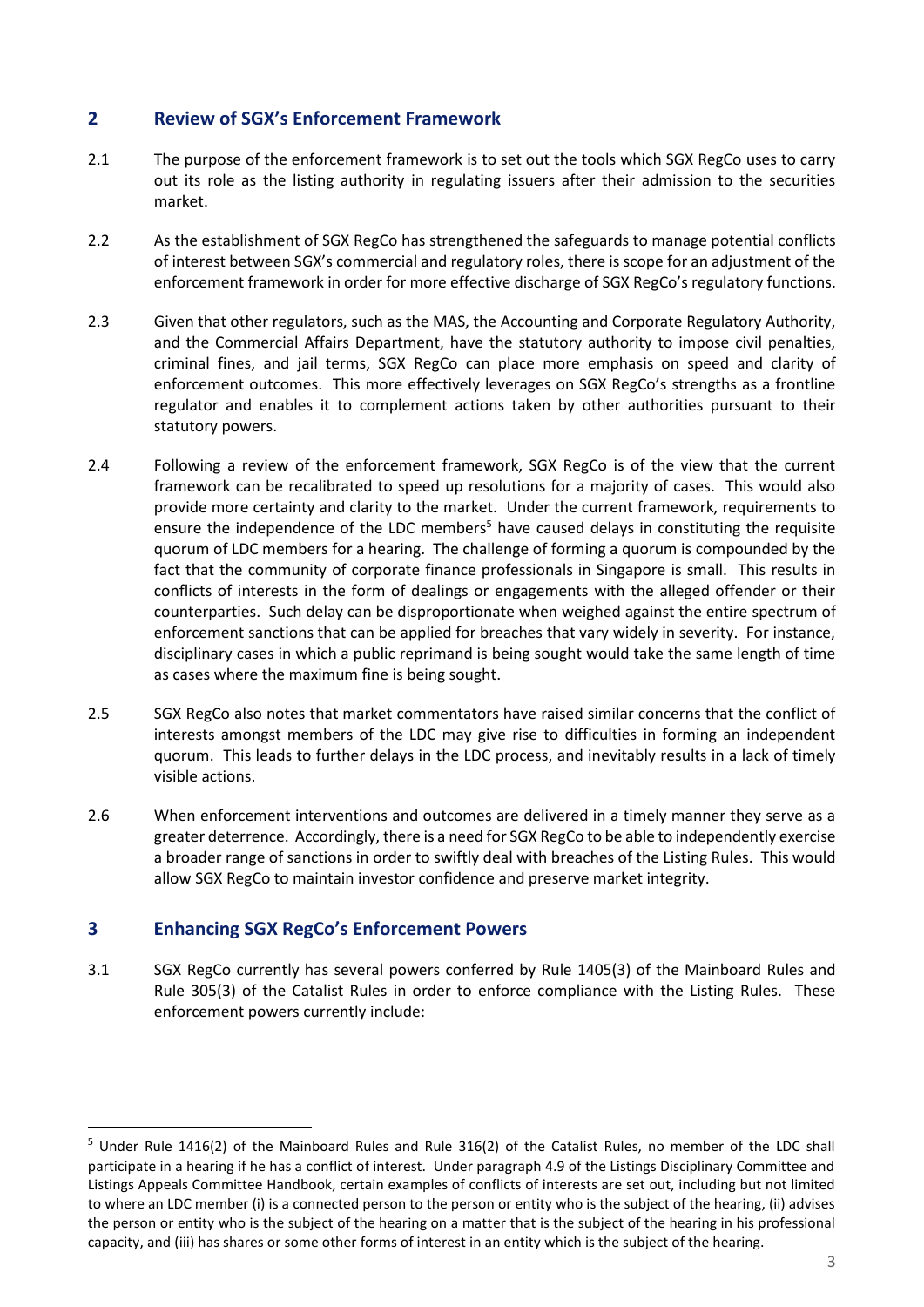- (a) initiating disciplinary proceedings against a Relevant Person (as defined in the Listing Rules);
- (b) issuing a private warning;
- (c) offering a composition sum to an issuer, sponsor or registered professional;
- (d) requiring an issuer to implement an effective education or compliance programme;
- (e) requiring an issuer's directors or executive officers to undertake a mandatory education or training programme;
- (f) requiring an issuer to undertake an independent review of internal controls and processes;
- (g) requiring an issuer to obtain the prior approval of the Exchange, for a period not exceeding 3 years, for the appointment of a director or an executive officer;
- (h) objecting to the appointments of individual directors or executive officers in any issuer for a period not exceeding 3 years;
- (i) requiring an issuer to appoint independent advisers to minority shareholders;
- (j) requiring an issuer to appoint special auditors, compliance advisers, legal advisers or other independent professionals for specified purposes;
- (k) requiring a Relevant Person to perform other remedial action to rectify the consequences of contraventions;
- (l) imposing conditions on the accreditation of an issue manager, the authorisation of a sponsor or the registration of a registered professional;
- (m) suspending or restricting the activities of an issue manager if the integrity of the market may be adversely affected or if the Exchange thinks it necessary in the interests of the public or for the protection of investors. The Exchange will refer the matter to the LDC within 14 days from the date of suspension or restriction, whereupon the LDC will determine if the suspension or restriction should be lifted or should be continued for a specified period not exceeding 3 years;
- (n) suspending or restricting the activities of a sponsor or registered professional;
- (o) revoking the authorisation of a sponsor or cancelling registration of a registered professional;
- (p) requiring an education programme to be undertaken by a sponsor or registered professional;
- (q) halting or suspending trading of listed securities of an issuer;
- (r) removing an issuer from the Official List; and
- (s) imposing any other requirements on a Relevant Person which the Exchange considers appropriate.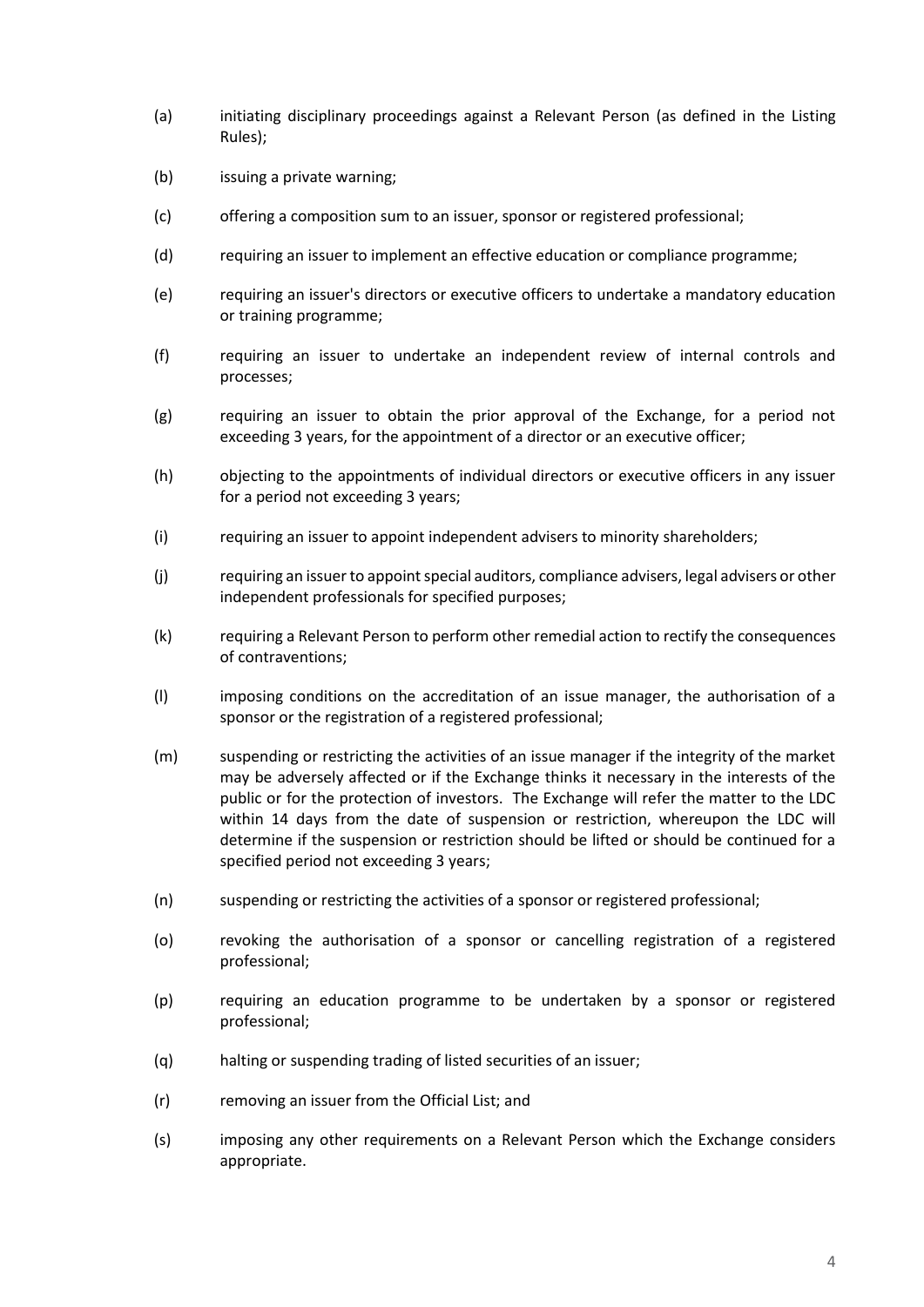- 3.2 Credible enforcement requires a strong commitment to investigate and sanction misconduct, and this includes having both robust powers and dedication to utilise them.<sup>6</sup> Given the wide range of possible breaches of Listing Rules, SGX RegCo, as the frontline regulator, should be empowered to swiftly impose a greater range of sanctions, commensurate with the severity of the breach, particularly those of a public nature to promote high standards of conduct and uphold regulatory standards. It is envisioned that more efficient and timely delivery of regulatory outcomes will help in mitigating the damage caused by the misconduct and be effective in shaping compliant behaviour by deterring others from engaging in similar misconduct. An increased public awareness of regulatory standards may also contribute to the protection of investors.
- 3.3 Under the existing enforcement framework, public enforcement actions, such as public reprimands, are only exercisable by the LDC.<sup>7</sup> SGX RegCo is of the view that the current range of direct enforcement powers that SGX RegCo can exercise without going through the LDC, which are mainly confined to private actions and hence not disclosed to the public, are thus inadequate for the purposes of enabling SGX RegCo to provide clear, transparent and robust outcomes for the wide range of disciplinary cases encountered.
- 3.4 In this regard, SGX RegCo is proposing to widen its range of direct enforcement powers to include the following, which are currently only exercisable by the LDC under Rule 1417(2) of the Mainboard Rules and Rule 317(2) of the Catalist Rules:
	- (a) issuing a public reprimand against Relevant Persons;
	- (b) in the case of an issuer:

**.** 

- (i) issuing an order for the denial of facilities of the market, prohibiting an issuer from accessing the facilities of the market for a specified period; and
- (ii) requiring an issuer to comply with conditions on the activities undertaken by the issuer; and
- (c) in the case of a director or executive officer of an issuer:
	- (i) requiring the resignation of the director or executive officer from an existing position with any issuer listed on the Exchange; and
	- (ii) prohibiting any issuer for a period not exceeding 3 years from appointing or reappointing the director or executive officer, as a director or executive officer, or both.
- 3.5 The proposed enforcement powers for SGX RegCo to include stronger sanctions will enhance SGX RegCo's disciplinary powers, deter potential misconduct, and are in line with the responsibilities of a market operator.
- 3.6 Consistent with the existing suite of direct enforcement powers, the widened scope of sanctions imposed by SGX RegCo will not be appealable. SGX RegCo will take into consideration the following principles to ensure that the enforcement action is commensurate with the severity of the breach:

<sup>&</sup>lt;sup>6</sup> International Organization of Securities Commissions, "Credible Deterrence in the Enforcement of Securities Regulation" (June 2015).

 $<sup>7</sup>$  Please see Rule 1417(2) of the Mainboard Rules and Rule 317(2) of the Catalist Rules for a full list of the sanctions</sup> exercisable by the LDC.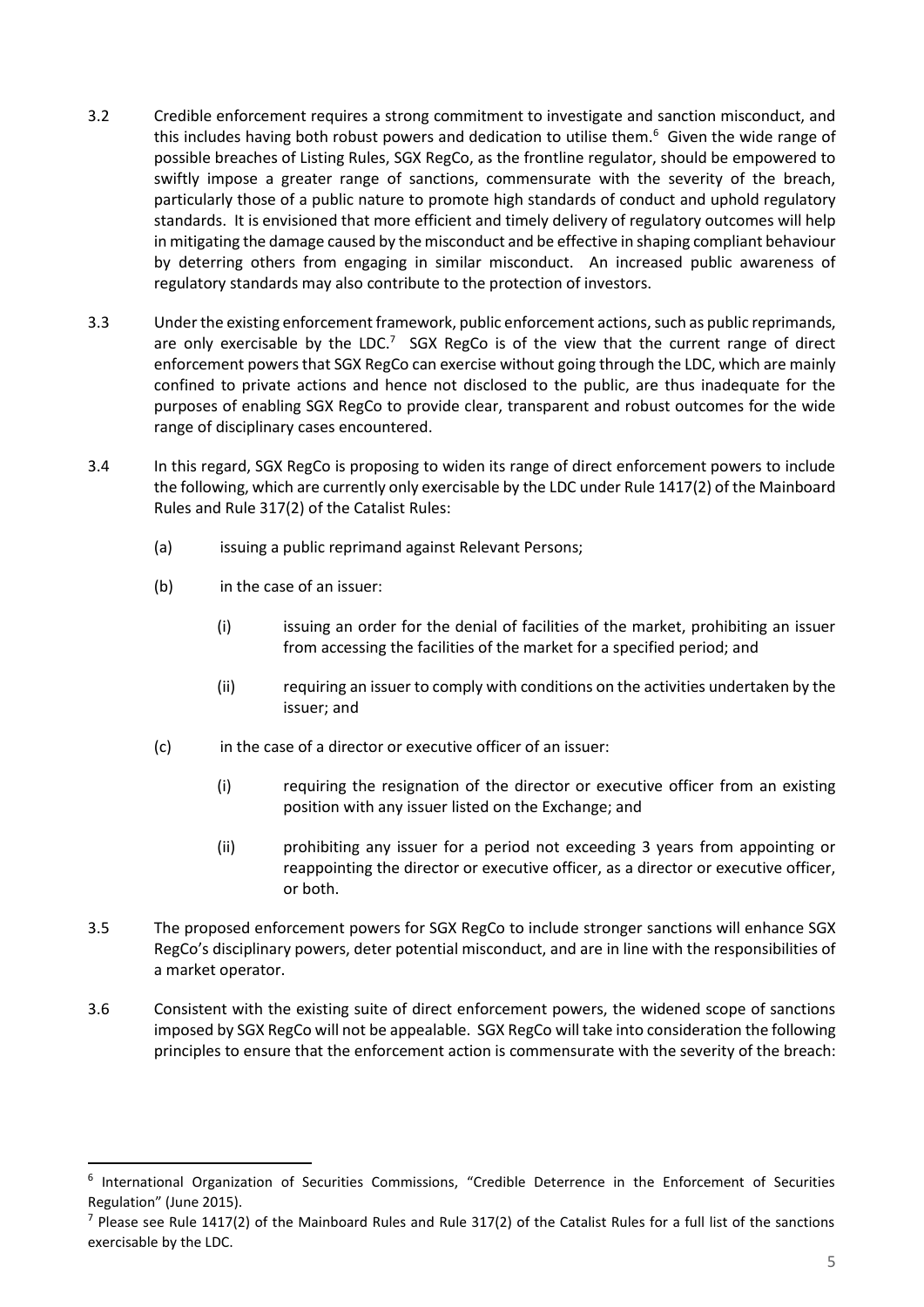- (a) the interpretation of the rule should achieve the underlying purpose of the rule;
- (b) consistency in the application of the rule so as to provide market certainty and to allow market participants the opportunity to understand the application of the rule;
- (c) the application of the rule has factored in the circumstances of each case,
- (d) the manner by which decisions are made is procedurally fair;
- (e) decisions made are fair, and in the interest of market participants; and
- (f) decisions are made expeditiously.

SGX RegCo will also ensure that its existing show cause process continues to be robust and conform to the principles of natural justice including, among others, providing notice of the relevant charges and particulars of the relevant Listing Rule breaches, and an opportunity for the party under investigation to make representations. Further, it is intended that more detailed guidance on SGX RegCo's use of its enforcement powers and the aforementioned robust show cause process involved will be provided in the form of an updated Enforcement Handbook to be issued. This will increase transparency of the process and allow market participants to more accurately understand the application of SGX RegCo's enforcement powers. The Enforcement Handbook will set out the relevant factors and considerations for exercising SGX RegCo's enforcement powers, and also provide illustrative examples of their application.

- 3.7 Under the proposed amendments to the enforcement framework, the LDC and LApC will, respectively, continue to exercise their existing powers at their disposal. Accordingly, the LDC and LApC will continue to have oversight of cases where the circumstances warrant a fine. Given the severity and pecuniary nature of fines, it is judicious to reserve such cases for the LDC to ensure the fair and independent administration of fines.
- 3.8 In formulating the above proposals, it is noted that the Australian Securities Exchange ("**ASX**")<sup>8</sup> and the Japan Exchange Group ("**JPX**")<sup>9</sup> also undertake enforcement actions and issue severe penalties directly without referral to an externally constituted disciplinary committee, tribunal or panel. In December 2019, ASX introduced a new listing rule which empowered it to mete out public censures against offending issuers.<sup>10</sup> This is in addition to its powers to require a suspension or delisting of securities, or for an offending issuer to do or refrain from doing any act necessary to ensure compliance with the listing rules. Similarly, JPX has the power to impose fines, issue public announcement of breaches or impose requirements to make certain improvements, failing which the issuer may be delisted.<sup>11</sup> The decisions of both bodies are not appealable. Both ASX and JPX are also self-regulatory organisations with an independent regulatory subsidiary with its own board, which consists of a majority of independent members.

#### **Question 1: Swifter Enforcement Outcomes**

Do you agree that SGX RegCo should have swifter enforcement outcomes?

<sup>8</sup> ASX Compliance Pty Limited is a wholly-owned subsidiary of ASX Limited, and is responsible for monitoring and enforcing compliance by listed entities with the ASX Listing Rules.

<sup>&</sup>lt;sup>9</sup> Japan Exchange Regulation is a subsidiary of the Japan Exchange Group. It is the regulatory arm of the Tokyo Stock Exchange and Osaka Exchange, both subsidiaries of JPX.

<sup>&</sup>lt;sup>10</sup> Rule 18.8A of ASX listing rules.

 $11$  JPX classifies its measures against listed companies into two categories, penalties and improvement measures. Fines and public announcements of breaches are penalties imposed on listed companies which violated the rules. Improvement measures are taken with the aim of urging improvements in the listed company: [https://www.jpx.co.jp/](https://www.jpx.co.jp/english/regulation/ensuring/listing/compliance/index.html) [english/regulation/ensuring/listing/compliance/index.html.](https://www.jpx.co.jp/english/regulation/ensuring/listing/compliance/index.html)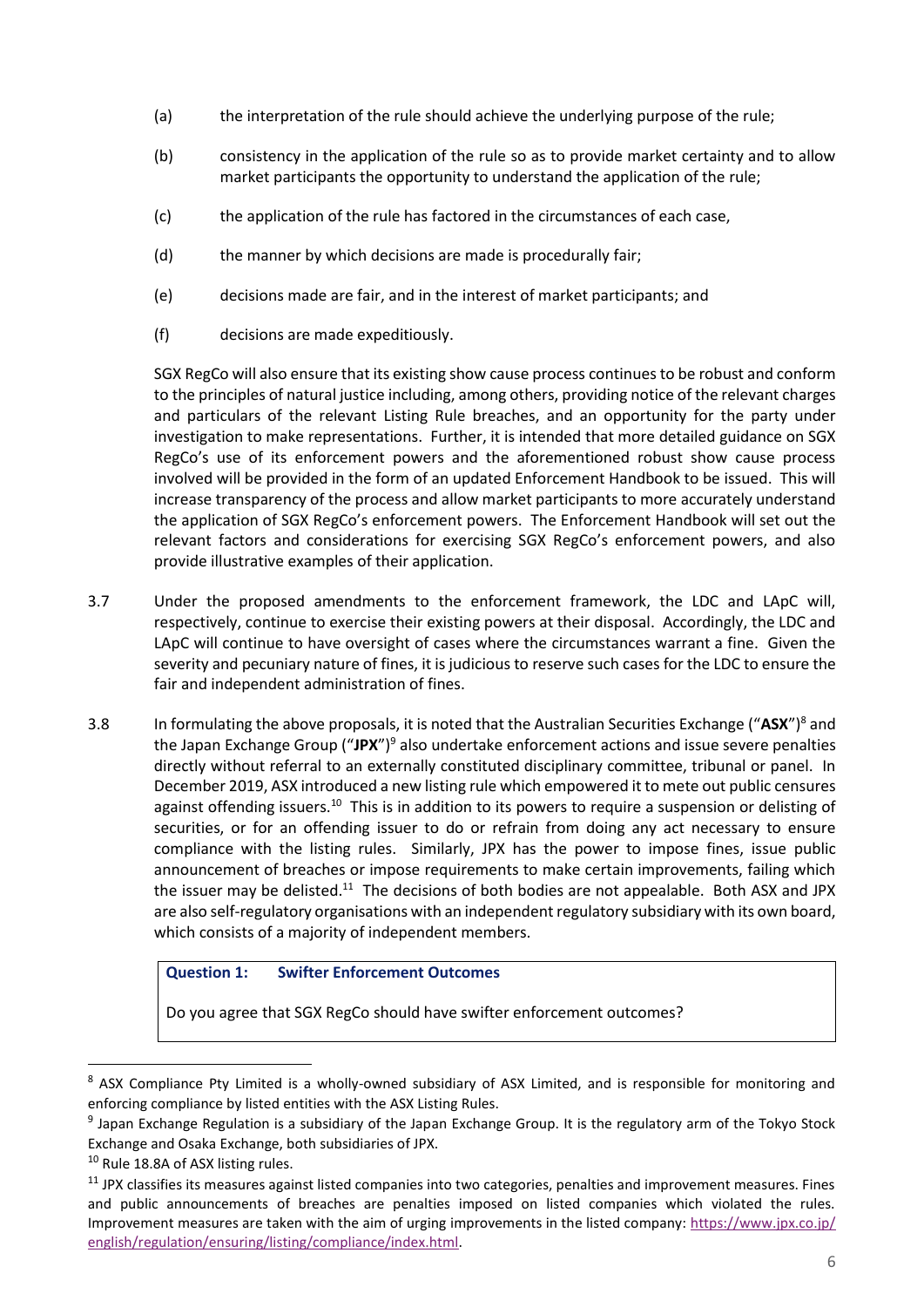**Question 2: Enforcement Powers of SGX RegCo**

Do you agree that the expansion of SGX RegCo's range of enforcement powers (which are not appealable) to include the following sanctions will result in swifter enforcement outcomes:

- (a) issuing a public reprimand;
- (b) in the case of an issuer:
	- (i) issuing an order for the denial of facilities of the market, prohibiting an issuer from accessing the facilities of the market for a specified period; and
	- (ii) requiring an issuer to comply with conditions on the activities undertaken by the issuer; and
- (c) in the case of a director or executive officer of an issuer:
	- (i) requiring the resignation of the director or executive officer from an existing position with any issuer listed on the Exchange; and
	- (ii) issuing an order prohibiting any issuer for a period not exceeding 3 years from appointing or reappointing the director or executive officer, as a director or executive officer, or both?

### **4 Exchange's Approval for Appointment of Director, Chief Executive Officer and Chief Financial Officer**

- 4.1 Under Rule 720(3) of the Mainboard Rules and Rule 720(2) of the Catalist Rules, SGX RegCo currently has the power to require an issuer to obtain the approval of the Exchange for any appointment of directors, chief executive officers, and chief financial officers (or its equivalent rank) under certain specified circumstances. This power ensures that only suitable persons are appointed by errant issuers to steer them back on track.
- 4.2 The specified circumstances include (a) where the issuer is the subject of an investigation into the affairs of the issuer by a special auditor appointed under Rule 704(14) of the Mainboard Rules or Rule 704(13) of the Catalist Rules, or a regulatory or enforcement agency; (b) where the integrity of the market may be adversely affected; (c) where the Exchange thinks it is necessary in the interests of the public or for the protection of investors; and (d) where the issuer refused to extend cooperation to the Exchange on regulatory matters.
- 4.3 In this connection, Rule 704(14) of the Mainboard Rules and Rule 704(13) of the Catalist Rules allow SGX RegCo to, among others, require an issuer to appoint a special auditor to review or investigate the issuer's affairs. However, SGX RegCo notes that in practice, special auditors are usually appointed by the issuer, and not necessarily pursuant to SGX RegCo's directive under these Listing Rules.
- 4.4 SGX RegCo therefore proposes amendments to Rule 720(3)(b)(i) of the Mainboard Rules and Rule  $720(2)(b)(i)$  of the Catalist Rules to apply to circumstances where the issuer is the subject of an investigation into the affairs of the issuer by a special auditor, or a regulatory or enforcement agency, and not merely limited to circumstances where the special auditor is appointed under Rule 704(14) of the Mainboard Rules or Rule 704(13) of the Catalist Rules (as may be applicable).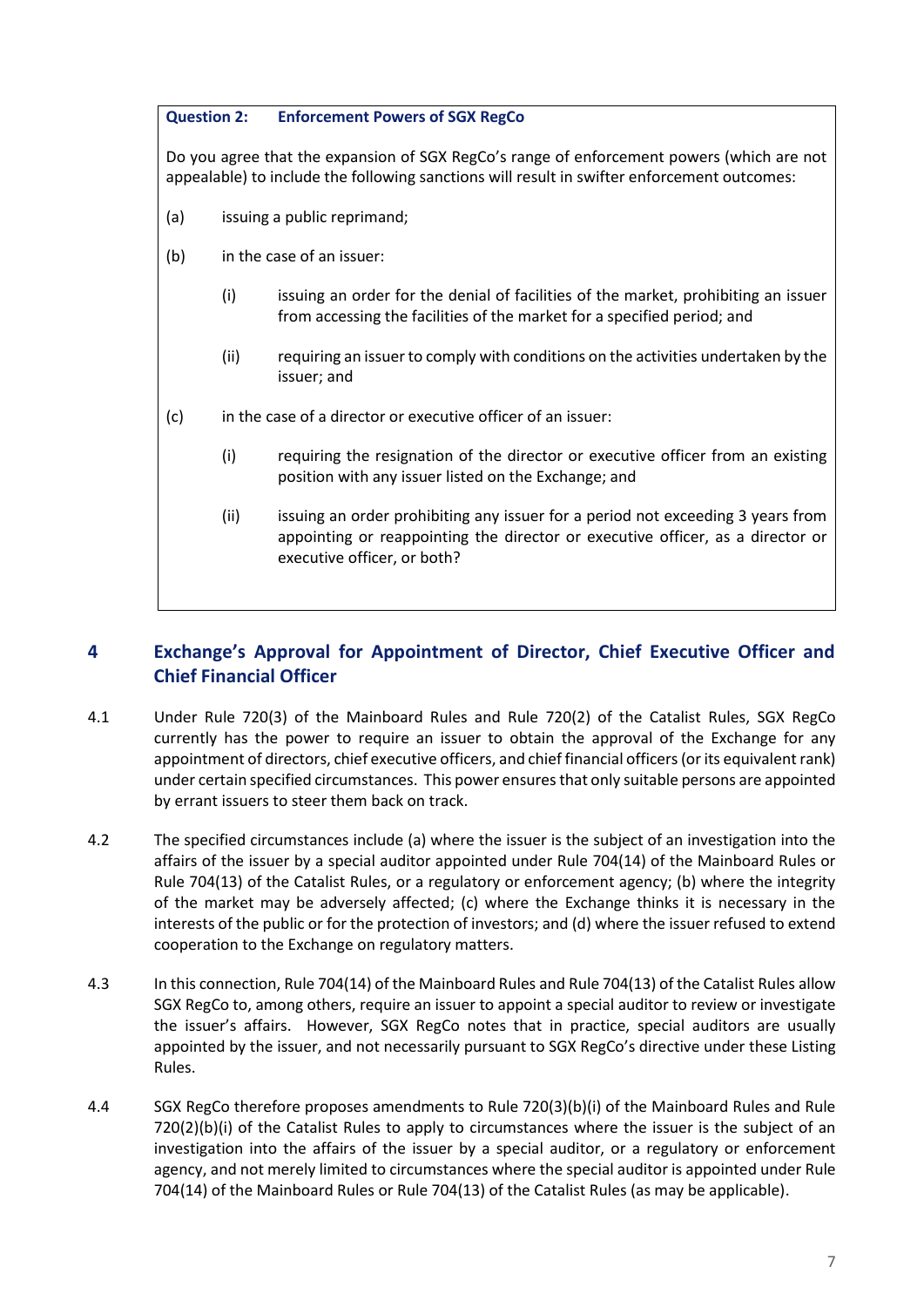4.5 SGX RegCo further proposes amendments to Rule 720(3) of the Mainboard Rules and Rule 720(2) of the Catalist Rules to have the power to additionally require an issuer to obtain the approval of the Exchange for the re-appointment (and not merely the appointment) of a director, chief executive officer, and chief financial officer (or its equivalent rank). This is to ensure that in the extenuating circumstances under which this power is invoked, SGX RegCo's pre-emptive powers are sufficiently robust. For example, these amendments would enable SGX RegCo to prevent potentially culpable individuals identified in special audit reports from remaining on the board of directors to impede regulatory investigations or actions. For consistency, consequential amendments are proposed to Rule 1405(1)(d) of the Mainboard Rules and Rule 305(1)(c) of the Catalist Rules as well.

### **Question 3: Exchange's Approval for Appointment of Director, Chief Executive Officer and Chief Financial Officer**

Do you agree that the circumstances where the Exchange's approval is required for the appointment of a director, chief executive officer and chief financial officer (or its equivalent rank) should be broadened to:

- (a) include circumstances where the issuer is the subject of an investigation into the affairs of the issuer by a special auditor, or a regulatory or enforcement agency; and
- (b) include re-appointment of a director, chief executive officer and chief financial officer (or its equivalent rank)?

### **5 Enhancing SGX RegCo's Administrative Powers**

- 5.1 SGX RegCo currently has several powers conferred by Rule 1405(1) of the Mainboard Rules and Rule 305(1) of the Catalist Rules for the purposes of ensuring that the market is fair, orderly, and transparent. In particular, Rule 1405(1)(e) of the Mainboard Rules and Rule 305(1)(d) of the Catalist Rules allow the Exchange to object to the appointments of individual directors or executive officers in any issuer for a period not exceeding three years. This power ensures that an errant director or executive officer is not appointed to any issuer.
- 5.2 The circumstances under which SGX RegCo may exercise its powers under the aforementioned rules are set out in Rule 1405(2) of the Mainboard Rules (and equivalent Rule 305(2) of the Catalist Rules), and they include where the director or executive officer has (a) refused to extend cooperation to the Exchange or other regulatory agencies on regulatory matters, and (b) wilfully contravened any relevant laws, rules, and regulations.
- 5.3 To ensure that this administrative power achieves its purpose of preventing individuals with questionable character and integrity from serving on the boards or management teams of issuers, SGX RegCo proposes to enhance this administrative power to allow the Exchange to object to reappointments of individual directors or executive officers in any issuer. To align Rule 305(1)(d) of the Catalist Rules with its equivalent Rule 1405(1)(e) of the Mainboard Rules and for clarity, SGX RegCo additionally proposes to amend Rule 305(1)(d) of the Catalist Rules to clarify that the rule applies to appointments or re-appointments in any issuer.
- 5.4 In order to increase the range of options available to SGX RegCo in dealing with individual directors and executive officers, SGX RegCo further proposes a new administrative power to require an issuer to suspend individual directors or executive officers for a period not exceeding three years under the circumstances set out in Rule 1405(2) of the Mainboard Rules and Rule 305(2) of the Catalist Rules.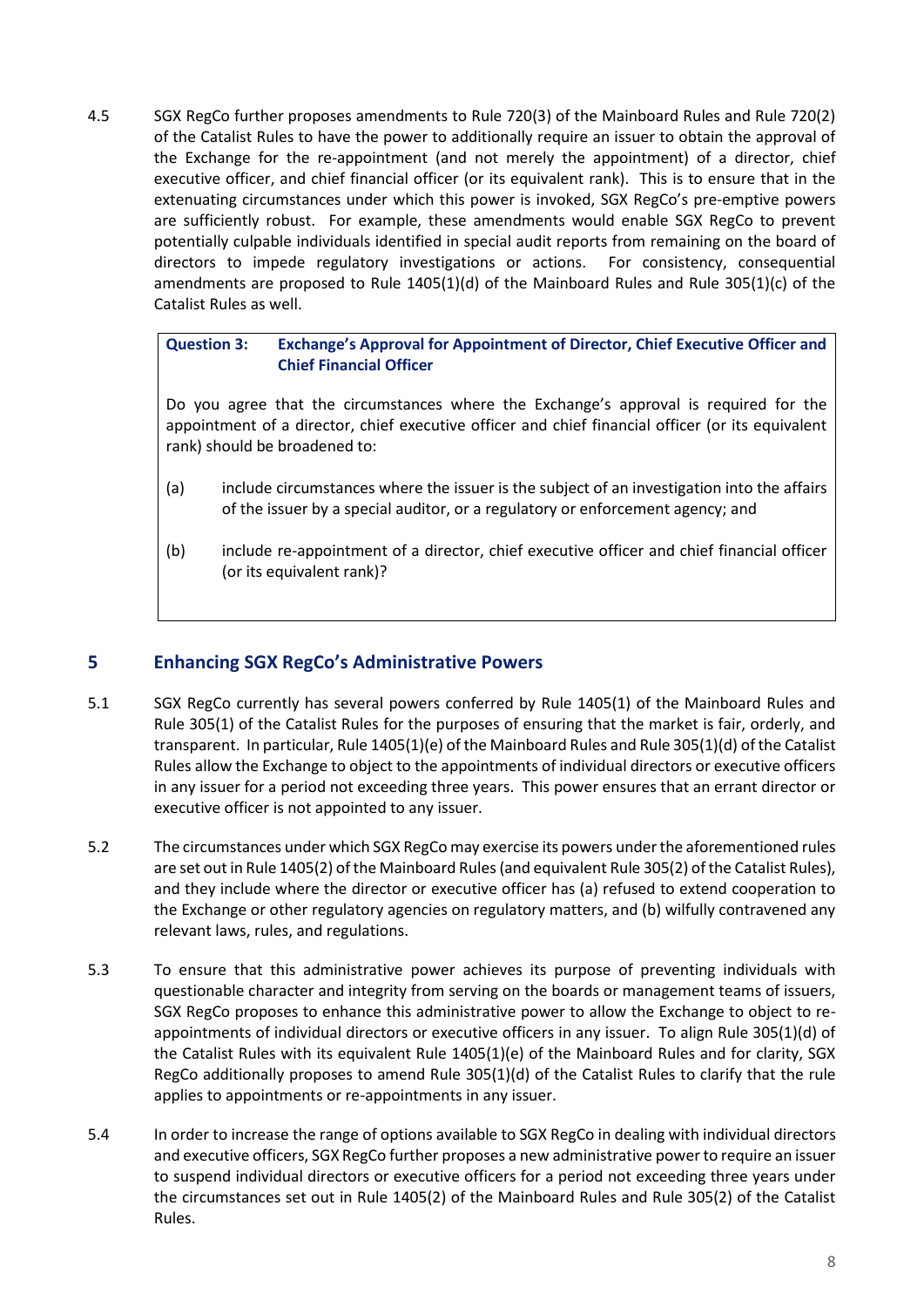- 5.5 SGX RegCo also proposes to include an additional provision to Rule 1405(2) of the Mainboard Rules and Rule 305(2) of the Catalist Rules to further clarify the circumstances under which the Exchange may suspend, or object to the appointments and re-appointments of, individual directors or executive officers in any issuer. Specifically, these circumstances are where the director or executive officer is being investigated or is the subject of proceedings for the breach of any relevant laws, regulations and rules (including those of any professional or regulatory bodies) relating to fraud, dishonesty, the securities or futures industry, corruption or breaches of fiduciary duties, in Singapore or elsewhere. SGX RegCo is of the view that the nature of the specified offences are serious enough to call into question the individual's suitability to serve as a director of listed companies. Accordingly, SGX RegCo should have the discretion to take pre-emptive action to prevent the appointment or re-appointment of persons in such situations where their suitability as a director is in doubt.
- 5.6 In addition, SGX RegCo proposes to amend Rule 1405(2)(b) of the Mainboard Rules and Rule 305(2)(b) of the Catalist Rules to remove the requirement of wilfulness. Previously the rule applied to all contraventions of relevant laws, rules and regulations. The proposed changes narrow its scope to only the most material contraventions relating to fraud, dishonesty, the securities or futures industry, corruption or breaches of fiduciary duties. It is unnecessary to further limit the application of the rule by requiring wilfulness.

#### **Question 4: Administrative Powers of SGX RegCo**

Do you agree that SGX RegCo's administrative powers should be enhanced as follows:

- (a) to allow SGX RegCo to object to re-appointments of individual directors or executive officers in any issuer for a period not exceeding three years under the circumstances set out in Rule 1405(2) of the Mainboard Rules and Rule 305(2) of the Catalist Rules (as may be applicable);
- (b) to include a new administrative power to require an issuer to suspend individual directors or executive officers for a period not exceeding three years under the circumstances set out in Rule 1405(2) of the Mainboard Rules and Rule 305(2) of the Catalist Rules;
- (c) to include in Rule 1405(2) of the Mainboard Rules and Rule 305(2) of the Catalist Rules circumstances where the director or executive officer is being investigated or is the subject of proceedings for the breach of any relevant laws, regulations and rules (including those of any professional or regulatory bodies) relating to fraud, dishonesty, the securities or futures industry, corruption or breaches of fiduciary duties, in Singapore or elsewhere; and
- (d) to remove the requirement of wilfulness under Rule 1405(2)(b) of the Mainboard Rules and Rule 305(2)(b) of the Catalist Rules?

## **III Proposed Enhancements to Whistleblowing Regime**

#### **1 Whistleblowing Policy**

1.1 The two tenets of an effective whistleblowing policy are (a) protecting whistleblowers from reprisals, and (b) maintaining their confidentiality. Raising awareness of the protections afforded to whistleblowers and the safety of reporting channels will encourage more to come forward. A transparent whistleblowing policy is thus essential to a strong whistleblowing culture.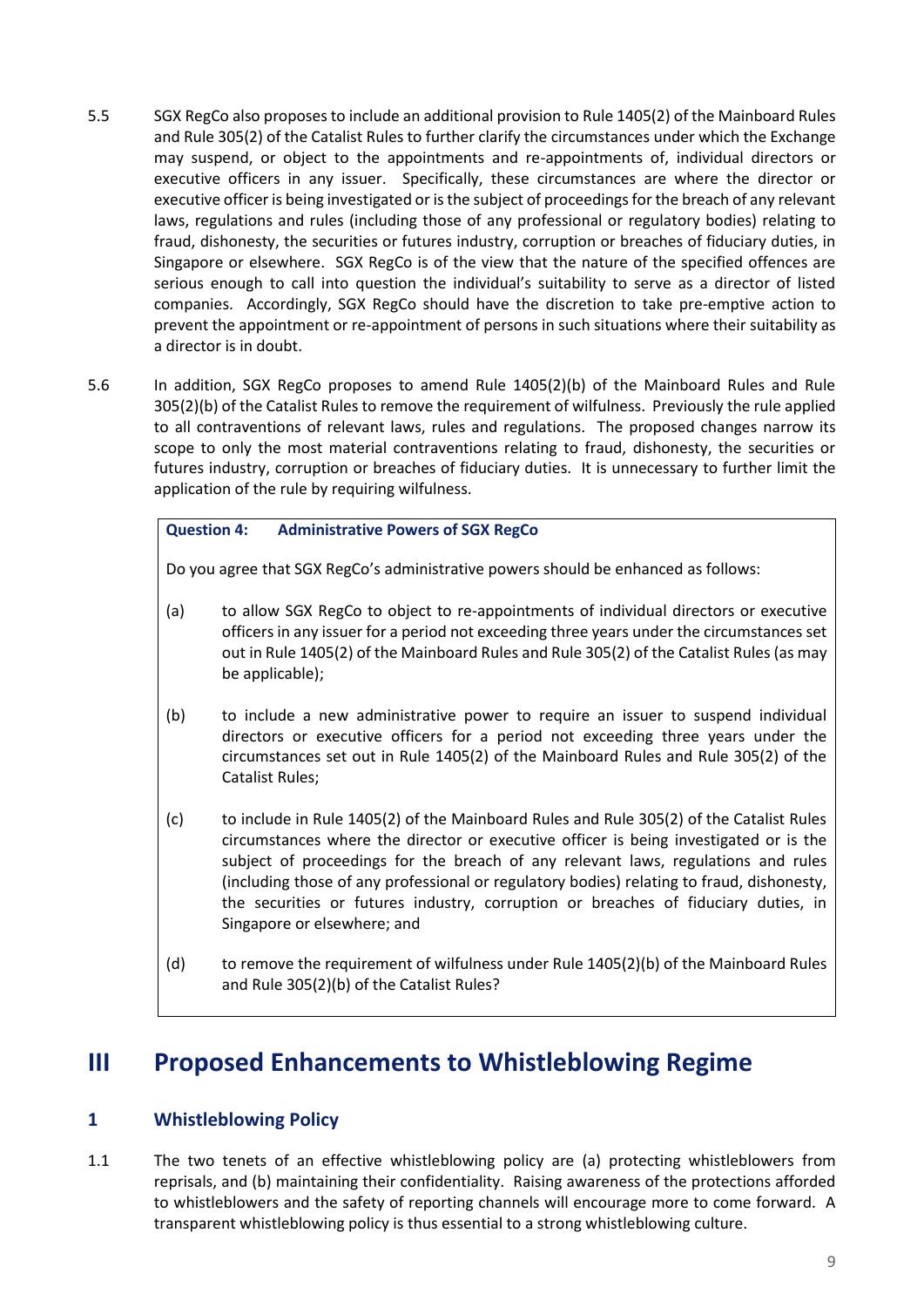- 1.2 Reprisals may take various forms, whether direct or indirect, carried out by management, other employees, business partners or clients, at work or outside the workplace. These may include victimisation, demotion, retaliation, discrimination or dismissal, or cause the whistleblower to be otherwise ostracised. An effective whistleblowing policy must expressly prohibit such retaliations.
- 1.3 It is also important to keep the identity of the whistleblower confidential. The whistleblowing process should provide safe reporting channels, and ensure the confidentiality of the content of the report and any information that could identify the person making the report. Where it is necessary to reveal the identity of the person making the report, for example for the purposes of the investigation, that confidentiality must be maintained to the extent reasonably possible.

### **2 Jurisdiction Comparison**

- 2.1 Many countries have enacted national whistleblower protection laws, including Australia, Canada, Ireland, Italy, Japan, Malaysia, New Zealand, the United States of America, and the United Kingdom. While the focus of such whistleblower protection laws have initially been on corruption, terrorism, national security, or are otherwise limited to public sector employees, whistleblowing has been used as a tool to expose breaches such as anti-competitive conduct, environmental damage, poor labour standards, tax evasion, and financial fraud.
- 2.2 Singapore does not have a universal whistleblower protection law. Rather, Singapore law affords protection to specific groups of whistleblowers via various pieces of legislation, such as the Prevention of Corruption Act (Chapter 241 of Singapore) and the Workplace Safety and Health Act (Chapter 354A of Singapore). In the corporate sphere, the Code of Corporate Governance 2018 (the "**CG Code**") places responsibility for whistleblowing on the Audit Committee, and requires companies to publicise and communicate to its employees the existence of a whistleblowing policy.<sup>12</sup>
- 2.3 The Hong Kong Stock Exchange recommends as a best practice that the audit committee of a listed issuer should establish a whistleblowing policy and system for employees and those who deal with the issuer (for example, customers and suppliers) to raise concerns, in confidence, with the audit committee about possible improprieties in any matter related to the issuer.
- 2.4 In Malaysia, Bursa Malaysia introduced new requirements in December 2019 (effective 1 June 2020) for listed issuers and their boards of directors to establish and maintain policies and procedures on whistleblowing for the listed issuer and its subsidiaries.
- 2.5 Accordingly, the proposed amendments to the Listing Rules to strengthen the whistleblowing culture across the market are in line with other exchanges.

### **3 Companies to Establish and Maintain Whistleblowing Policy**

- 3.1 SGX RegCo proposes to require issuers to include in their annual report a statement whether and how the issuer has complied with the following best practices on whistleblowing:
	- (a) an issuer should establish and maintain a whistleblowing policy which sets out the procedures for a whistleblower to make a report to the issuer on misconduct or wrongdoing related to the issuer and its officers;
	- (b) the issuer should designate an independent function to investigate whistleblowing reports made in good faith;

 $\overline{a}$ 

<sup>&</sup>lt;sup>12</sup> See Provision 10.1(f) of the CG Code.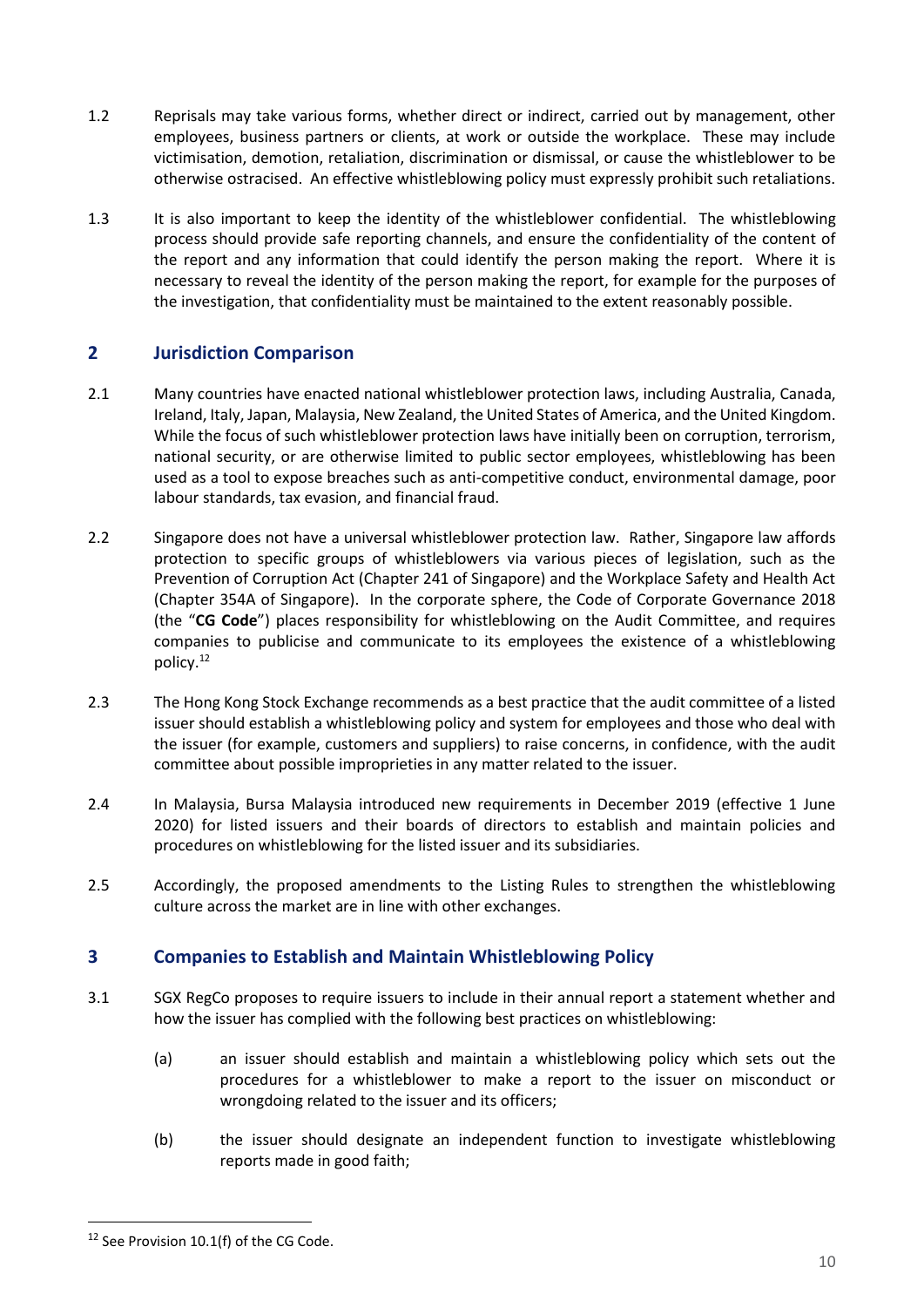- (c) the issuer should ensure that the identity of the whistleblower is kept confidential;
- (d) the issuer should disclose its commitment to ensure protection of the whistleblower against detrimental or unfair treatment; and
- (e) the Audit Committee should be responsible for oversight and monitoring of whistleblowing.
- 3.2 It is envisaged that the head of internal audit in an issuer or the issuer's whistleblowing office would be responsible for handling all reported cases and ensuring that issues raised are properly resolved by the management or such parties as appropriate.
- 3.3 Provision 10.1(f) of the CG Code states that the duties of the Audit Committee include, among others, that "[t]he company publicly discloses, and clearly communicates to employees, the existence of a whistle-blowing policy and procedures for raising such concerns". The CG Code operates on a comply-or-explain basis. Under Rule 710 of the Listing Rules, issuers must explicitly state, in their annual reports, compliance with the principles of the CG Code. Where the issuer's practice varies from the provisions of the CG Code, it must explicitly state the provision from which it varied and explain the reasons for the variation as well as explain how the practices adopted are consistent with the intent of the relevant principle.
- 3.4 The proposed Listing Rule amendments aim to enhance the disclosures on whistleblowing practices and complement the disclosures required under the CG Code. Under the proposed rule, issuers will have to disclose explicitly how they have complied with the practices on whistleblowing as stated in the Listing Rules as well as the CG Code.

#### **Question 5: Issuers to Disclose Whistleblowing Practices**

Do you agree that issuers should disclose how they have complied with best practices on whistleblowing? You may suggest additional best practices that may be appropriate.

# **IV Other Proposed Changes**

### **1 Exclusion of Liability of SGX RegCo**

- 1.1 The SFA provides that SGX is immune from criminal and civil liability for any thing done (including any statement made) or omitted to be done with reasonable care and in good faith in the course of, or in connection with, the discharge or purported discharge of the obligations of SGX under the SFA or under the Listing Rules.<sup>13</sup> This extends to persons acting on behalf of SGX, including any director of SGX or any member of any committee established by SGX.<sup>14</sup>
- 1.2 Following SGX RegCo's assumption of regulatory responsibilities of SGX and its regulated entities in 2017, SGX RegCo proposes several administrative amendments to Chapter 1 of the Mainboard Rules and Catalist Rules to clarify SGX RegCo's authority to exercise the rights, powers, authorities and discretions of SGX and its regulated entities under the relevant Listing Rules, and to allow SGX RegCo to delegate and assign those rights, powers, authorities and discretions to any other person or entity (each a "**delegate**").

**.** 

<sup>&</sup>lt;sup>13</sup> Section 32(1) of the SFA.

 $14$  Section 32(2) of the SFA.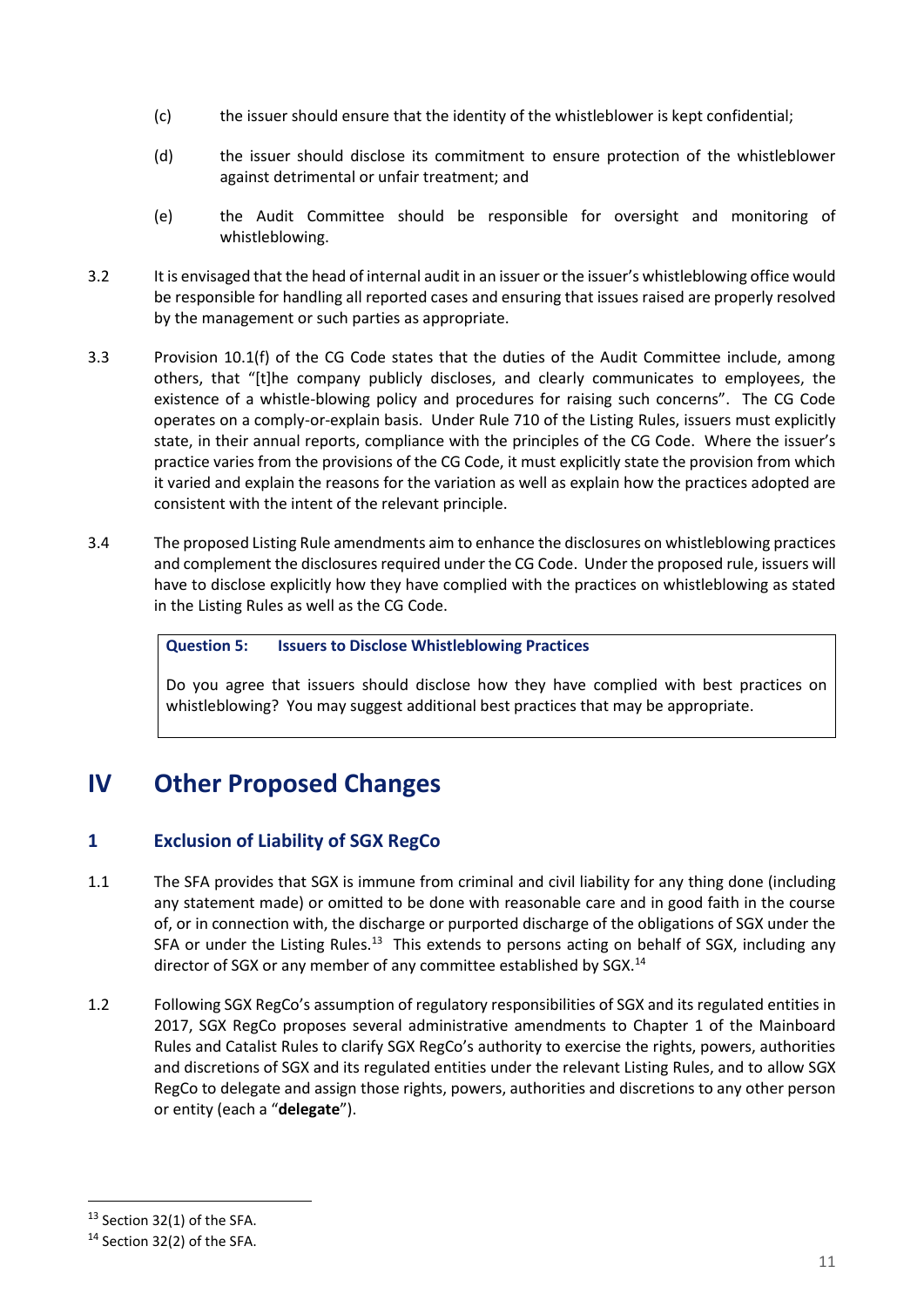1.3 In this regard, SGX proposes to amend the Listing Rules on general limitation of liability and indemnity (as set out in Appendix 5 and Appendix 6) to clarify the application of the relevant exclusions of liability and indemnity to SGX RegCo, its directors, officers, employees, representatives, agents and any other delegates. This is to enable SGX RegCo to discharge its functions independently without fear or favour.

#### **Question 6: Exclusion of Liability of SGX RegCo**

Do you agree with the scope of the exclusion of liability for SGX RegCo? Please state your reasons.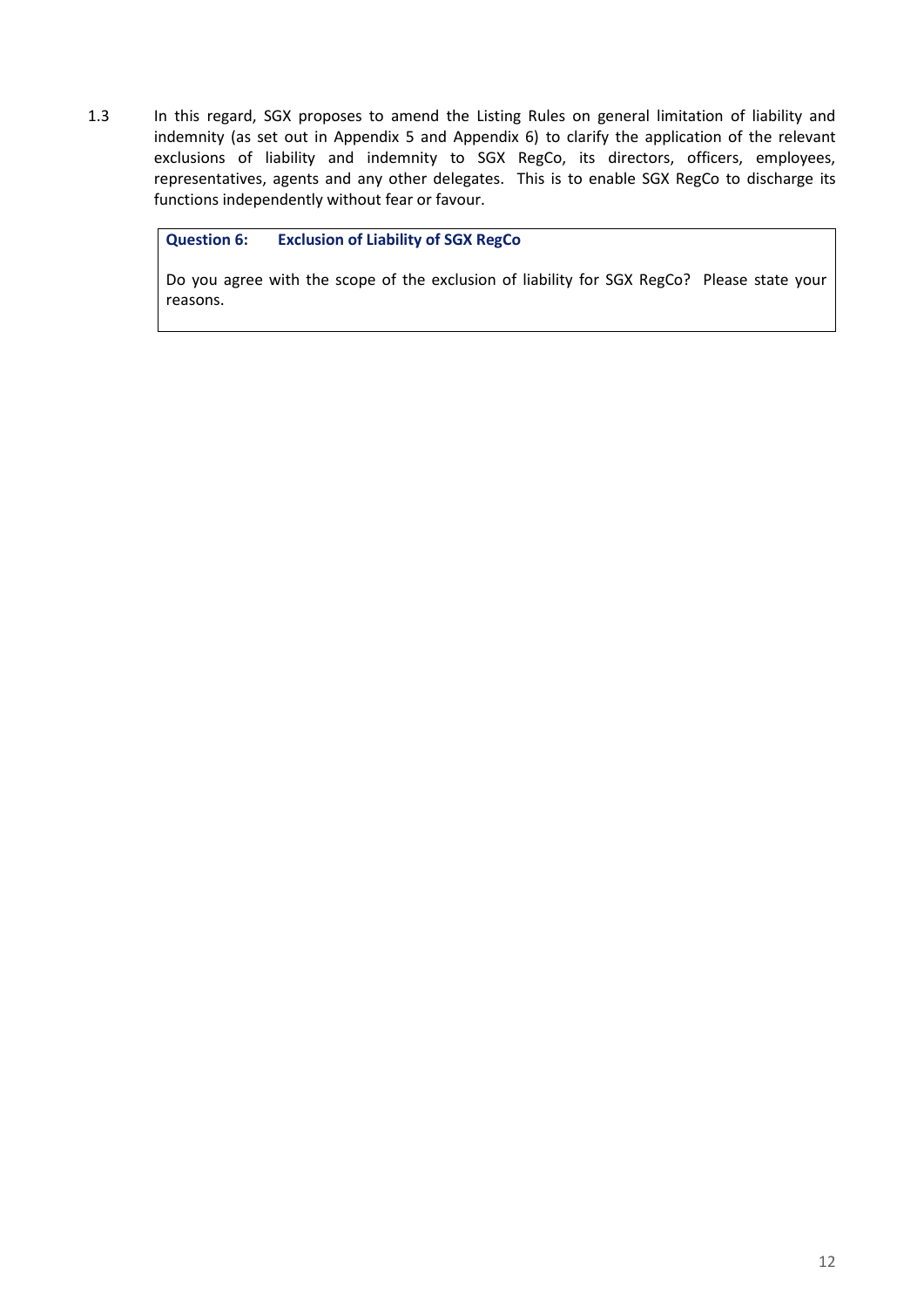# **Appendix 1 Proposed Amendments to Mainboard Rules on Enforcement Powers**

*Legend: Deletions are struck-through and insertions are underlined.*

#### **Chapter 7**

**Part IV Equity Securities – Other Obligations**

#### **Directors and Management**

#### **720**

(3)

- (a) The Exchange may require an issuer to obtain the prior approval of the Exchange for the appointment or reappointment of a director, a chief executive officer and chief financial officer (or its equivalent rank).
- (b) The circumstances under which the Exchange may effect Rule 720(3)(a) include but are not limited to:—
	- (i) Where the issuer is the subject of an investigation into the affairs of the issuer by a special auditor-appointed under Rule 704(14), or a regulatory or enforcement agency;

#### **Chapter 14 Disciplinary and Appeals Procedures, and Enforcement Powers of the Exchange**

#### **Part III Administrative and Enforcement Powers of the Exchange**

- (1) The Exchange may exercise administrative powers for the purposes of ensuring that the market is fair, orderly and transparent, and that the Exchange does not act contrary to the interests of the investing public, including the powers to:
	- (d) require an issuer to obtain the prior approval of the Exchange under [Rule 720\(](http://rulebook.sgx.com/node/5093)3)(a), for a period not exceeding 3 years, for the appointment or reappointment of a director or an executive officer;
	- (e) object to the appointments or reappointments of individual directors or executive officers in any issuer for a period not exceeding 3 years;
	- (ea) require an issuer to suspend individual directors or executive officers for a period not exceeding 3 years;
- (2) The circumstances under which the Exchange may exercise its powers under Rule 1405(1)(e) and Rule 1405(1)(ea) include:
	- (a) where the director or executive officer has refused to extend cooperation to the Exchange or other regulatory agencies on regulatory matters; and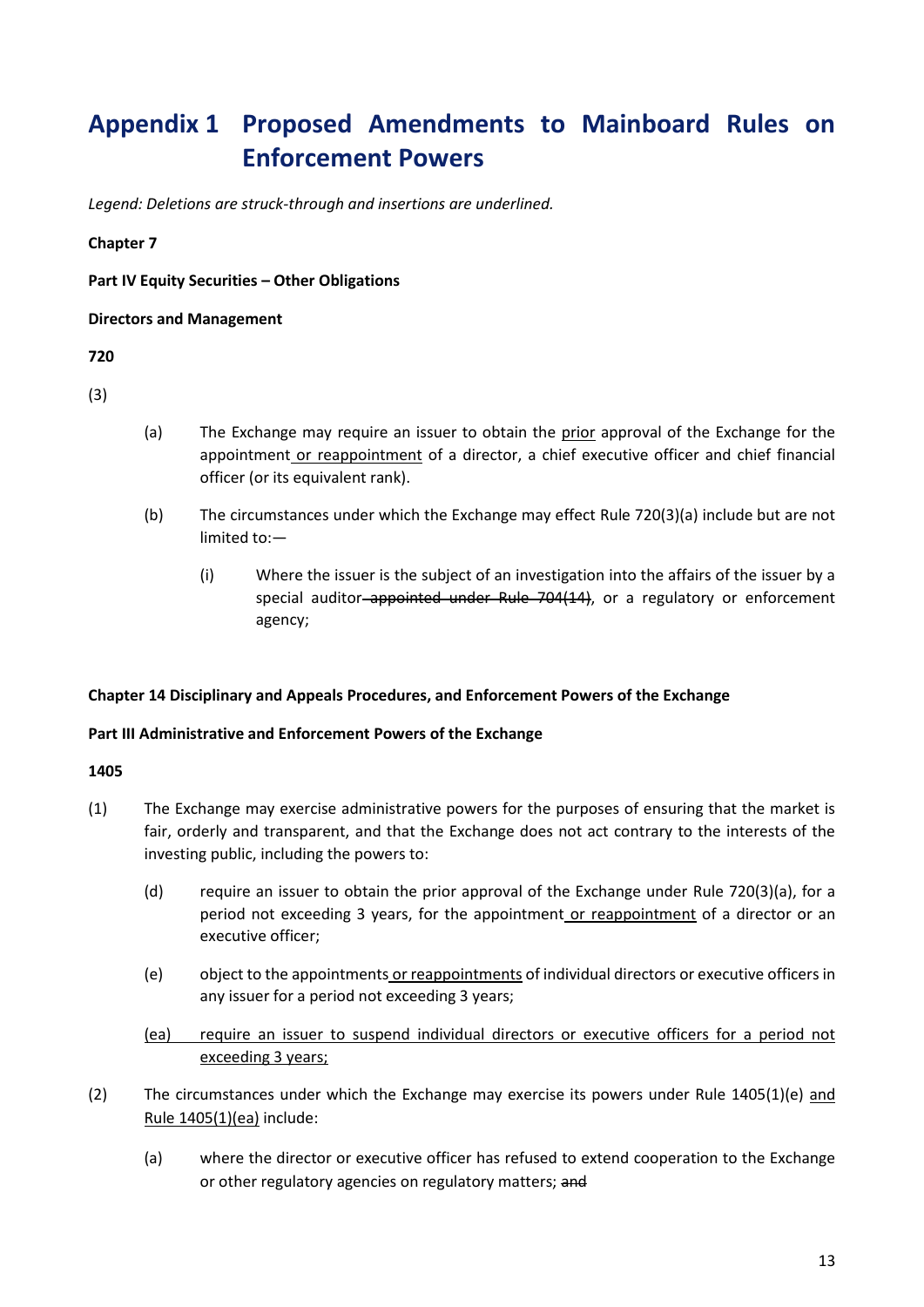- (b) where the director or executive officer has wilfully contravened any relevant laws, rules and regulations and rules (including those of any professional or regulatory bodies) relating to fraud, dishonesty, the securities or futures industry, corruption or breaches of fiduciary duties, in Singapore or elsewhere.; and
- (c) where the director or executive officer is being investigated or is the subject of proceedings for breach of any relevant laws, regulations and rules (including those of any professional or regulatory bodies) relating to fraud, dishonesty, the securities or futures industry, corruption or breaches of fiduciary duties, in Singapore or elsewhere.
- (3) The Exchange may exercise investigative and enforcement powers for the purposes of enforcing the Exchange's listing rules, including the powers to:
	- (a) initiate and conduct investigations against a Relevant Person;
	- (b) initiate disciplinary proceedings against a Relevant Person;
	- (c) take enforcement action against a Relevant Person including the following;
		- (i) issuing a private warning to a Relevant Person;
		- (ii) issuing a public reprimand to a Relevant Person; of fering a composition sum to an issuer;
		- (iii) offering a composition sum to an issuer;requiring an issuer to implement an effective education or compliance programme;
		- (iv) requiring an issuer to appoint special auditors, compliance advisers, legal advisers or other independent professionals for specified purposes;requiring an issuer's directors or executive officers to undertake a mandatory education or training programme;
		- (v) requiring an issuer to implement an effective education or compliance programme;requiring an issuer to undertake an independent review of internal controls and processes;
		- (vi) requiring an issuer to appoint independent advisers to minority shareholders; requiring an issuer to obtain the prior approval of the Exchange, for a period not exceeding 3 years, for the appointment of a director or an executive officer;
		- (vii) requiring an issuer's directors or executive officers to undertake a mandatory education or training programme; objecting to the appointments of individual directors or executive officers in any issuer for a period not exceeding 3 years;
		- (viii) requiring an issuer to undertake an independent review of internal controls and processes;requiring an issuer to appoint independent advisers to minority shareholders;
		- (ix) requiring a Relevant Person to perform other remedial action to rectify the consequences of contraventions; requiring an issuer to appoint special auditors, compliance advisers, legal advisers or other independent professionals for specified purposes;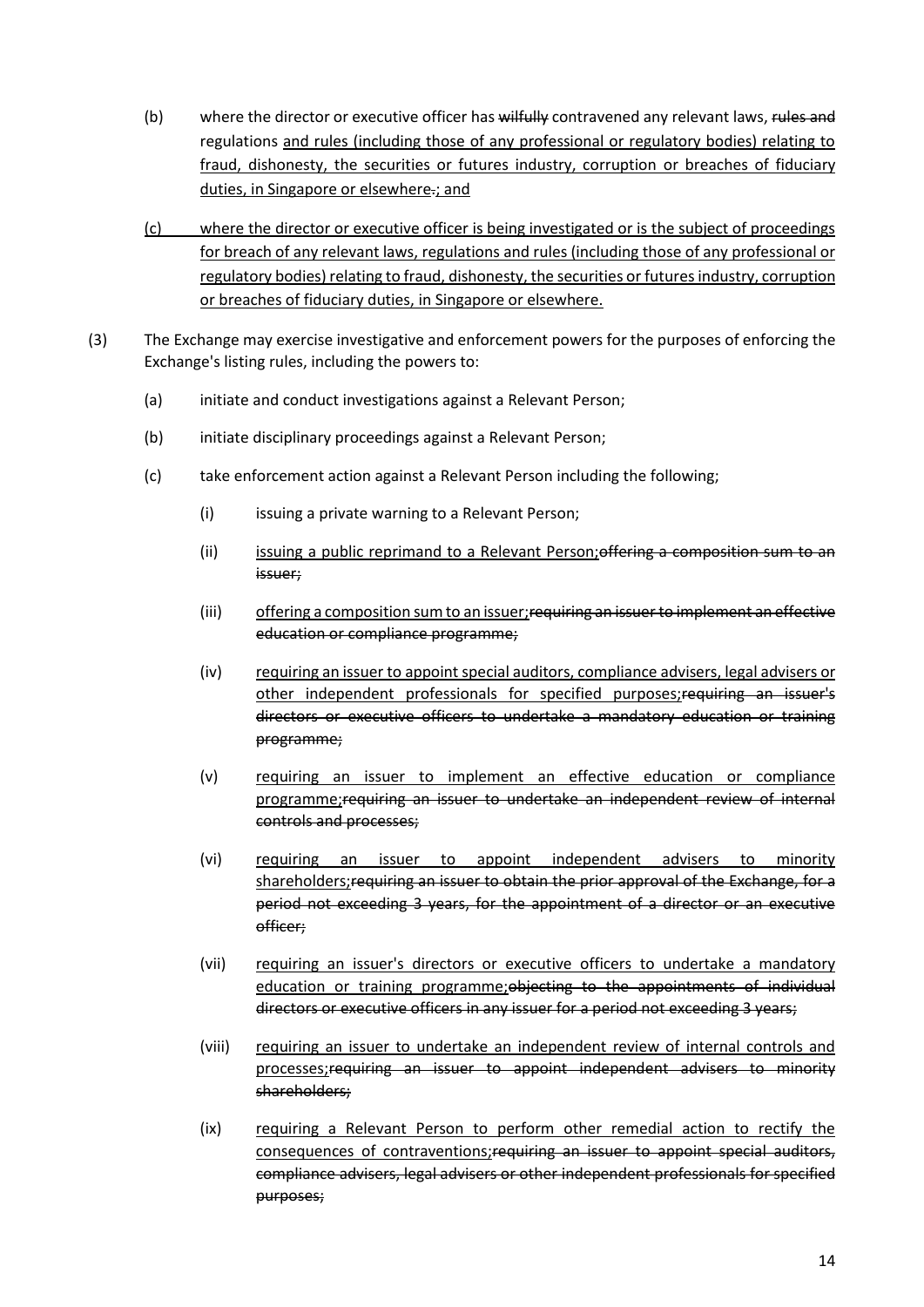- (x) denying an issuer of facilities of the market, prohibiting an issuer from accessing the facilities of the market for a specified period; requiring a Relevant Person to perform other remedial action to rectify the consequences of contraventions;
- (xi) requiring an issuer to comply with conditions on the activities undertaken by the issuer; imposing conditions on the accreditation of an issue manager;
- (xii) halting or suspending trading of listed securities of an issuer; suspending or restricting the activities of an issue manager if the integrity of the market may be adversely affected or if the Exchange thinks it necessary in the interests of the public or for the protection of investors. The Exchange will refer the matter to the Disciplinary Committee within 14 days from the date of suspension or restriction, whereupon the Disciplinary Committee will determine if the suspension or restriction should be lifted or should be continued for a specified period not exceeding 3 years;
- (xiii) removing an issuer from the Official List; halting or suspending trading of listed securities of an issuer;
- (xiv) suspending or restricting the activities of an issue manager if the integrity of the market may be adversely affected or if the Exchange thinks it necessary in the interests of the public or for the protection of investors. The Exchange will refer the matter to the Disciplinary Committee within 14 days from the date of suspension or restriction, whereupon the Disciplinary Committee will determine if the suspension or restriction should be lifted or should be continued for a specified period not exceeding 3 years; removing an issuer from the Official List; and
- (xv) imposing conditions on the accreditation of an issue manager; imposing any other requirements on a Relevant Person which the Exchange considers appropriate.
- (xvi) requiring an issuer to obtain the prior approval of the Exchange, for a period not exceeding 3 years, for the appointment or reappointment of a director or an executive officer;
- (xvii) requiring the resignation of the director or executive officer from an existing position with any issuer listed on the Exchange;
- (xviii) prohibiting any issuer for a period not exceeding 3 years from appointing or reappointing the director or executive officer, as a director or executive officer, or both;
- (xix) objecting to the appointments or reappointments of individual directors or executive officers in any issuer for a period not exceeding 3 years; and
- (xx) imposing any other requirements on a Relevant Person which the Exchange considers appropriate.
- (4) Where a Relevant Person does not comply with requirements imposed by the Exchange set out in [Part III](http://rulebook.sgx.com/node/6420) of this Chapter, the Relevant Person shall be deemed to have contravened the Exchange's listing rules.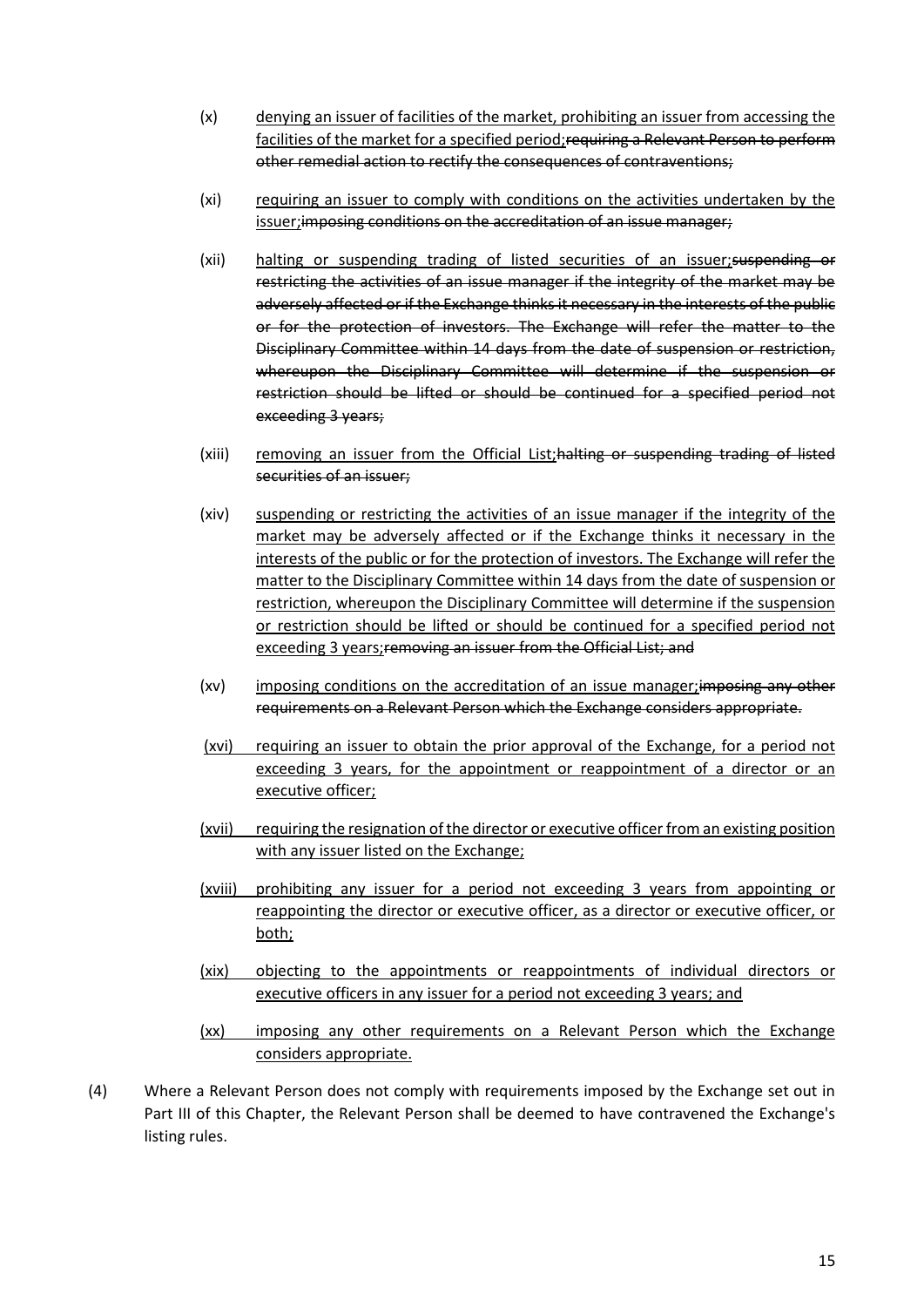#### **Part IV Disciplinary Proceedings**

#### **The written grounds of the Disciplinary Committee and sanctions**

- (2) Where the Disciplinary Committee makes a finding that the proceeded charges are made out, the Disciplinary Committee shall also include in the written grounds, the sanctions which are to be imposed against the Relevant Person. The Disciplinary Committee may impose one or more of the following sanctions:
	- (d) in the case of an issue manager:
		- (i) issuing an order for the suspension or restriction of an issue manager's activities, or for the continuation of the suspension or restriction of an issue manager's activities pursuant t[o Rule 1405\(](http://rulebook.sgx.com/node/6421)3)(c)(xiixiv);
	- (e) in the case of a director or executive officer of an issuer:
		- (i) requiring the resignation of the director or executive officer from an existing position with any issuer listed on the Exchange; or
		- (ii) issuing an order prohibiting any issuer for a period not exceeding 3 years from appointing or reappointing the director or executive officer, as a director or executive officer, or both;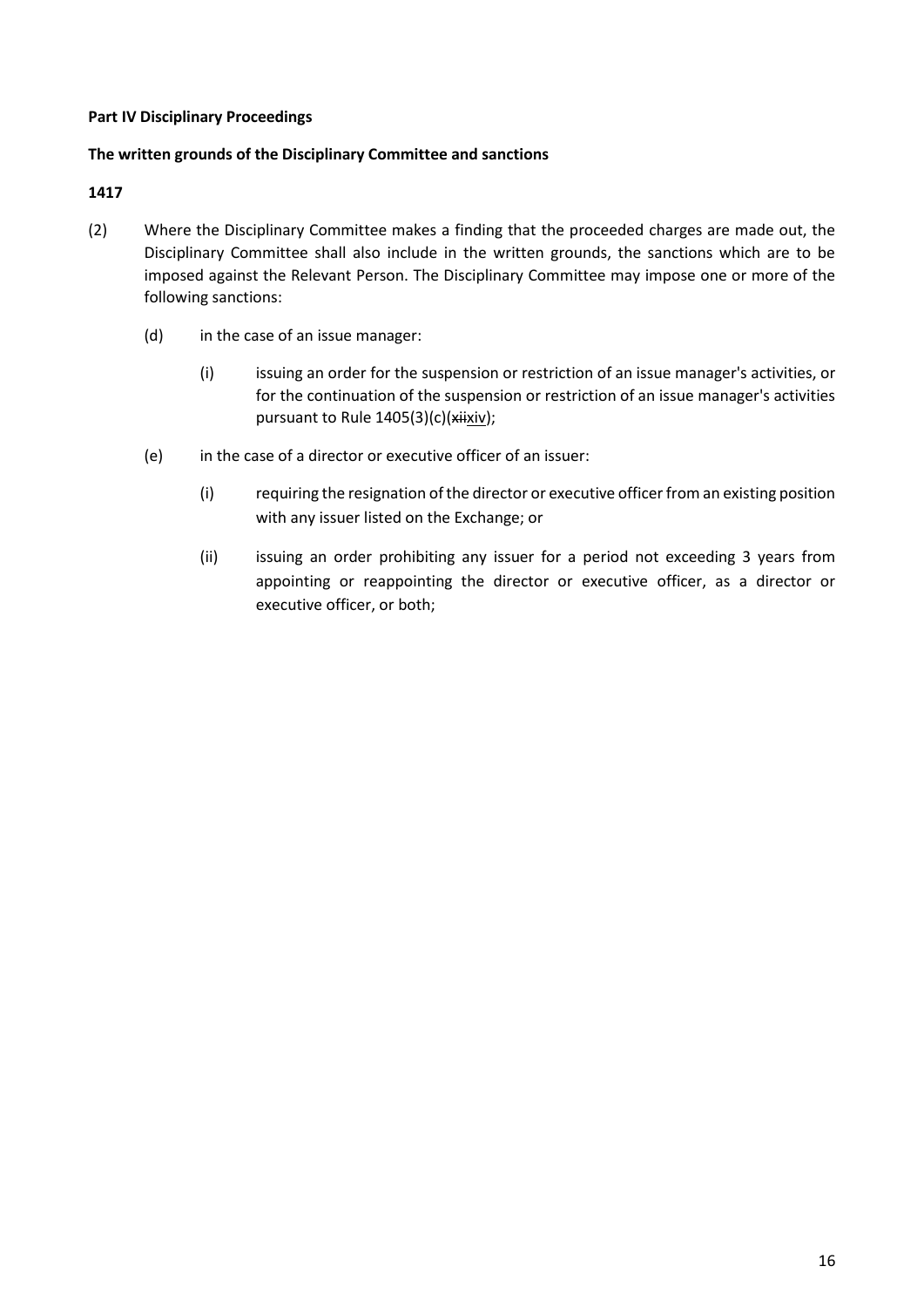# **Appendix 2 Proposed Amendments to Catalist Rules on Enforcement Powers**

*Legend: Deletions are struck-through and insertions are underlined.*

#### **Chapter 3 Disciplinary and Appeals Procedures, and Enforcement Powers of the Exchange**

#### **Part III Administrative and Enforcement Powers of the Exchange**

- (1) The Exchange may exercise administrative powers for the purposes of ensuring that the market is fair, orderly and transparent, and that the Exchange does not act contrary to the interests of the investing public, including the powers to:
	- (c) require an issuer to obtain the prior approval of the Exchange under Rule  $720(2)(a)$ , for a period not exceeding 3 years, for the appointment or reappointment of a director or an executive officer;
	- (d) object to the appointments or reappointments of individual directors or executive officers in any issuer for a period not exceeding 3 years;
	- (da) require an issuer to suspend individual directors or executive officers for a period not exceeding 3 years;
- (2) The circumstances under which the Exchange may exercise its powers under Rule 305(1)(d) and Rule 305(1)(da) include:
	- (a) where the director or executive officer has refused to extend cooperation to the Exchange or other regulatory agencies on regulatory matters; and
	- (b) where the director or executive officer has wilfully contravened any relevant laws, rules and regulations and rules (including those of any professional or regulatory bodies) relating to fraud, dishonesty, the securities or futures industry, corruption or breaches of fiduciary duties, in Singapore or elsewhere-; and
	- (c) where the director or executive officer is being investigated or is the subject of proceedings for breach of any relevant laws, regulations and rules (including those of any professional or regulatory bodies) relating to fraud, dishonesty, the securities or futures industry, corruption or breaches of fiduciary duties, in Singapore or elsewhere.
- (3) The Exchange may exercise investigative and enforcement powers for the purposes of enforcing the Rules, including the powers to:
	- (a) initiate and conduct investigations against a Relevant Person;
	- (b) initiate disciplinary proceedings against a Relevant Person;
	- (c) take enforcement action against a Relevant Person including the following: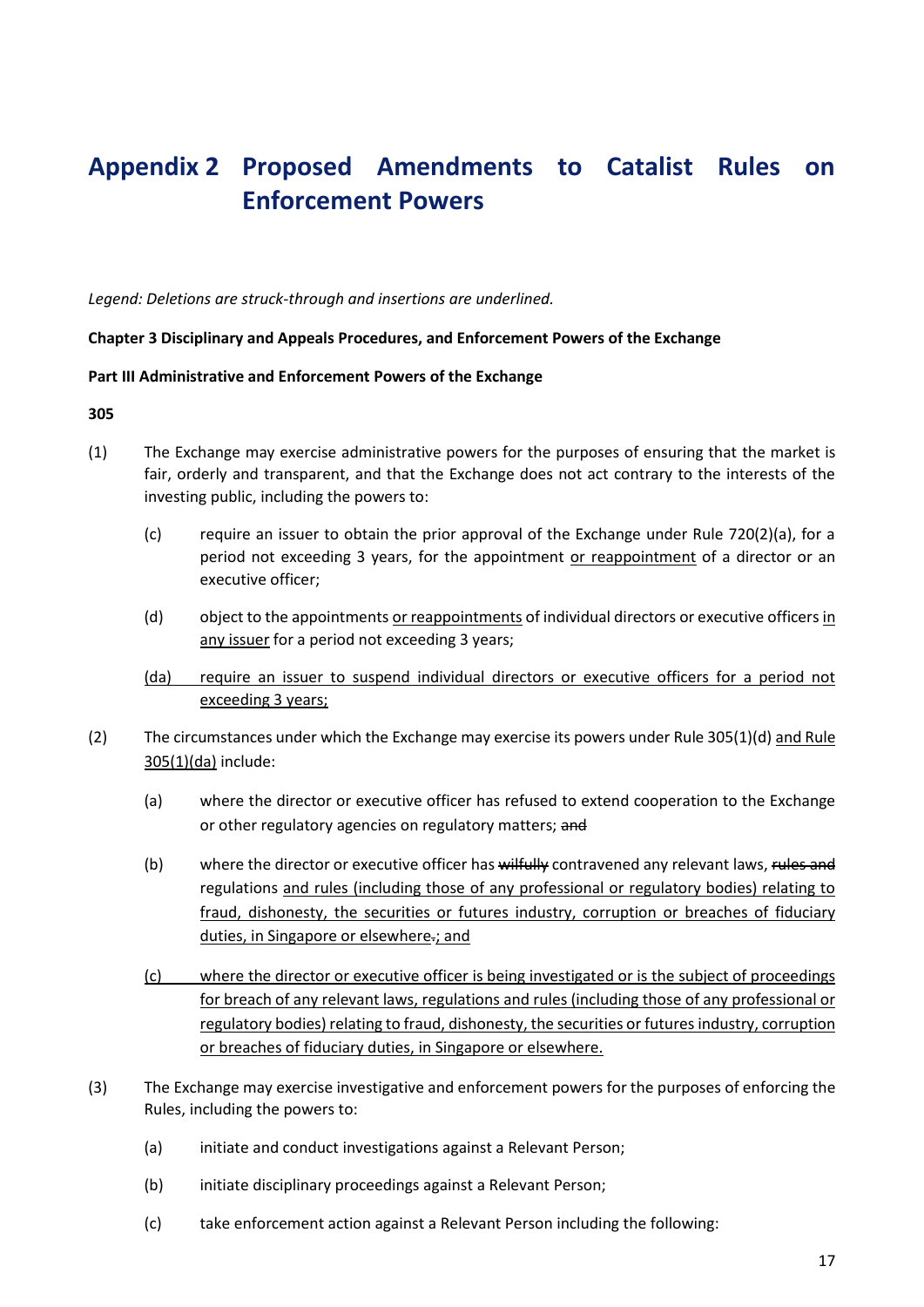- (i) issuing a private warning to a Relevant Person;
- (ii) issuing a public reprimand to a Relevant Person; of ferring a composition sum to an issuer, sponsor or registered professional;
- (iii) offering a composition sum to an issuer, sponsor or registered professional; requiring an issuer to implement an effective education or compliance programme;
- (iv) requiring an issuer to appoint special auditors, compliance advisers, legal advisers or other independent professionals for specified purposes; requiring an issuer's directors or executive officers to undertake a mandatory education or training programme;
- (v) requiring an issuer to implement an effective education or compliance programme;requiring an issuer to undertake an independent review of internal controls and processes;
- (vi) requiring an issuer to appoint independent advisers to minority shareholders;requiring an issuer to obtain the prior approval of the Exchange, for a period not exceeding 3 years, for the appointment of a director or an executive officer;
- (vii) requiring an issuer's directors or executive officers to undertake a mandatory education or training programme; objecting to the appointments of individual directors or executive officers in any issuer for a period not exceeding 3 years;
- (viii) requiring an issuer to undertake an independent review of internal controls and processes;requiring an issuer to appoint independent advisers to minority shareholders;
- (ix) requiring an issuer to perform other remedial action to rectify the consequences of contraventions;requiring an issuer to appoint special auditors, compliance advisers, legal advisers or other independent professionals for specified purposes;
- (x) denying an issuer of facilities of the market, prohibiting an issuer from accessing the facilities of the market for a specified period; requiring a Relevant Person to perform other remedial action to rectify the consequences of contraventions;
- (xi) requiring an issuer to comply with conditions on the activities undertaken by the issuer;imposing conditions on the authorization of a sponsor or registration of a registered professional;
- (xii) halting or suspending trading of listed securities of an issuer; suspending or restricting the activities of a sponsor or registered professional;
- (xiii) removing an issuer from the Official List;revoking the authorisation of a sponsor or cancelling registration of a registered professional;
- (xiv) imposing conditions on the authorisation of a sponsor or registration of a registered professional;requiring an education program to be undertaken by a sponsor or registered professional;
- (xv) revoking the authorisation of a sponsor or cancelling registration of a registered professional; halting or suspending trading of listed securities of an issuer;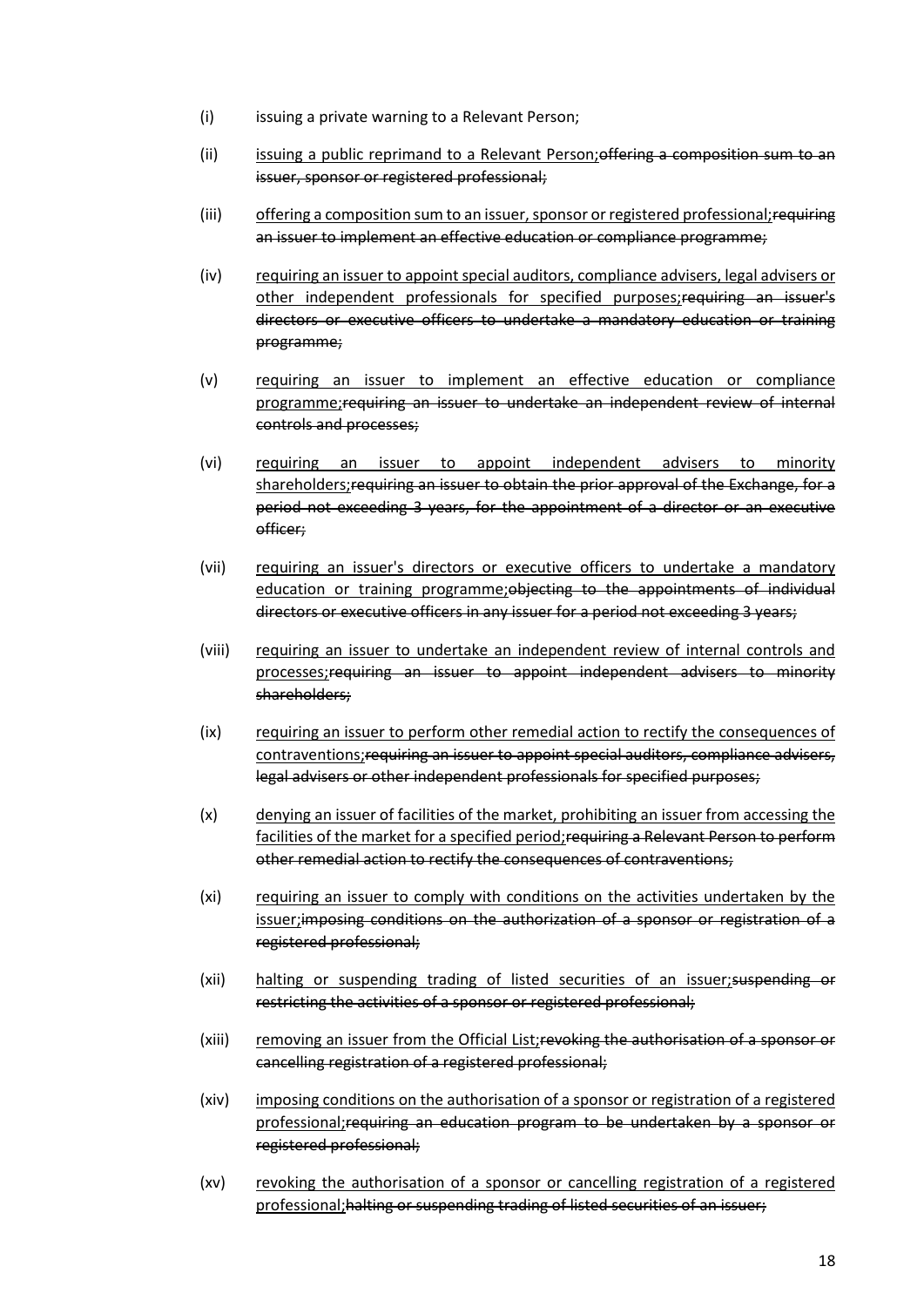- (xvi) suspending or restricting the activities of a sponsor or registered professional;removing an issuer from the Official List; and
- (xvii) requiring an education program to be undertaken by a sponsor or registered professional;imposing any other requirements on a Relevant Person which the Exchange considers appropriate.
- (xviii) requiring an issuer to obtain the prior approval of the Exchange, for a period not exceeding 3 years, for the appointment or reappointment of a director or an executive officer;
- (xix) requiring the resignation of the director or executive officer from an existing position with any issuer listed on the Exchange;
- (xx) prohibiting any issuer for a period not exceeding 3 years from appointing or reappointing the director or executive officer, as a director or executive officer, or both;
- (xxi) objecting to the appointments or reappointments of individual directors or executive officers in any issuer for a period not exceeding 3 years; and
- (xxii) imposing any other requirements on a Relevant Person which the Exchange considers appropriate.
- (4) Where a Relevant Person does not comply with requirements imposed by the Exchange set out in Part III of this Chapter, the Relevant Person shall be deemed to have contravened the Rules.
- (5) The Exchange may charge, and the Disciplinary Committee may exercise its powers against, a sponsor or registered professional who:
	- (a) breaches any Rule, or any condition or restriction imposed by the Exchange;
	- (b) breaches any provisions involving fraud or dishonesty, whether in or out of Singapore;
	- (c) breaches director's duties; or
	- (d) engages in conduct detrimental to the financial integrity, reputation or interests of the Exchange.

#### **Part IV Disciplinary Proceedings**

#### **The written grounds of the Disciplinary Committee and sanctions**

- (2) Where the Disciplinary Committee makes a finding that the proceeded charges are made out, the Disciplinary Committee shall also include in the written grounds, the sanctions which are to be imposed against the Relevant Person. The Disciplinary Committee may impose one or more of the following sanctions:
	- (c) in the case of an issuer:
		- (iv) requiring an issuer's directors or key executive officers to undertake a mandatory education or training programme;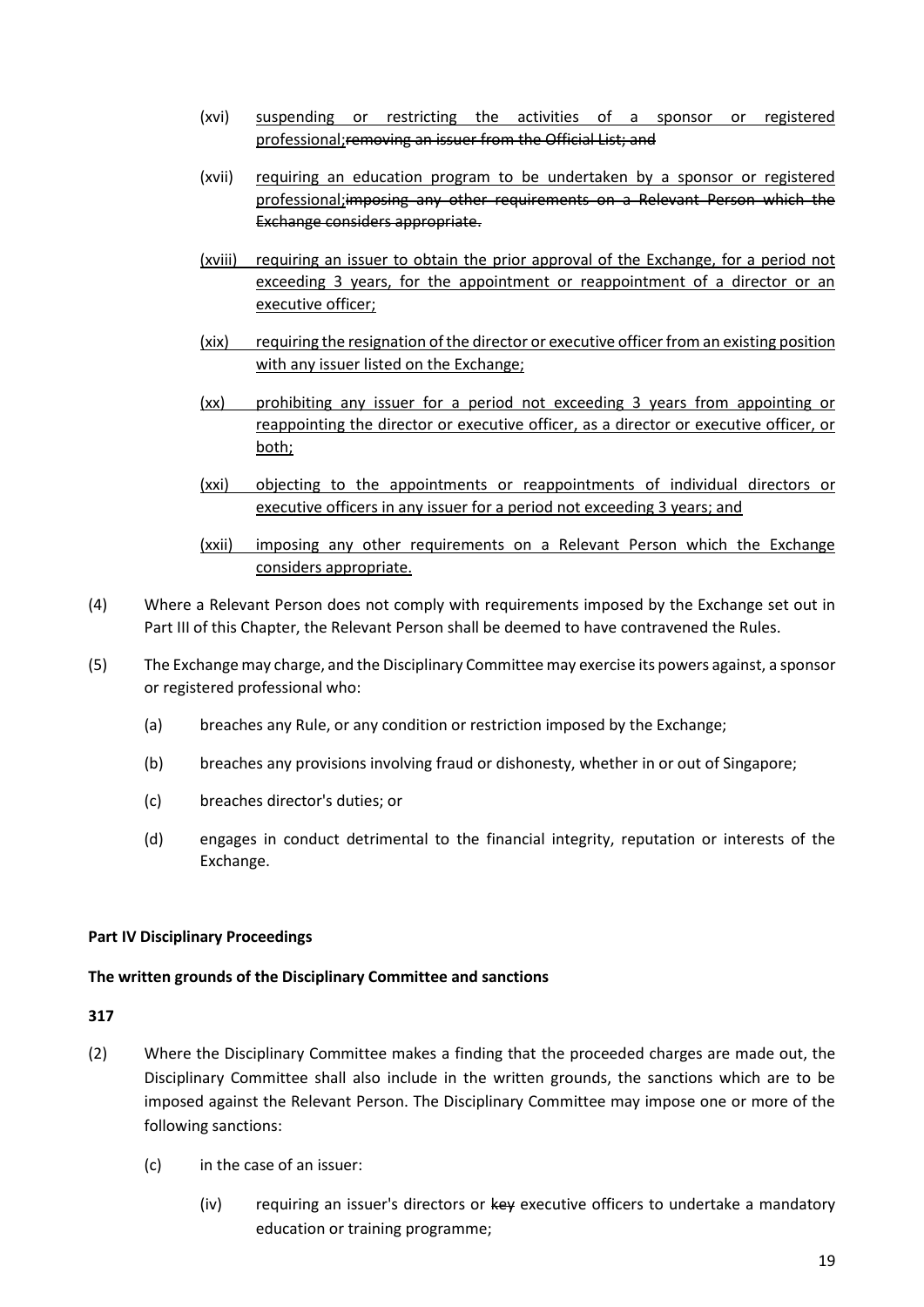- (e) in the case of a director or executive officer of an issuer:
	- (ii) issuing an order prohibiting any issuer for a period not exceeding 3 years from appointing or reappointing the director or executive officer, as a director or executive officer, or both;

#### **Chapter 7 Continuing Obligations**

#### **Part IV Equity Securities — Other Obligations**

#### **Directors and Management**

#### **720 Directors and Management**

(2)

- (a) The Exchange may require an issuer to obtain the prior approval of the Exchange for the appointment or reappointment of a director, a chief executive officer and chief financial officer (or its equivalent rank)
- (b) The circumstances under which the Exchange may effect Rule [720\(](http://rulebook.sgx.com/node/3372)2)(a) include but are not limited to:—
	- (i) Where the issuer is the subject of an investigation into the affairs of the issuer by a special auditor-appointed under [Rule 704\(](http://rulebook.sgx.com/node/3354)13), or a regulatory or enforcement agency;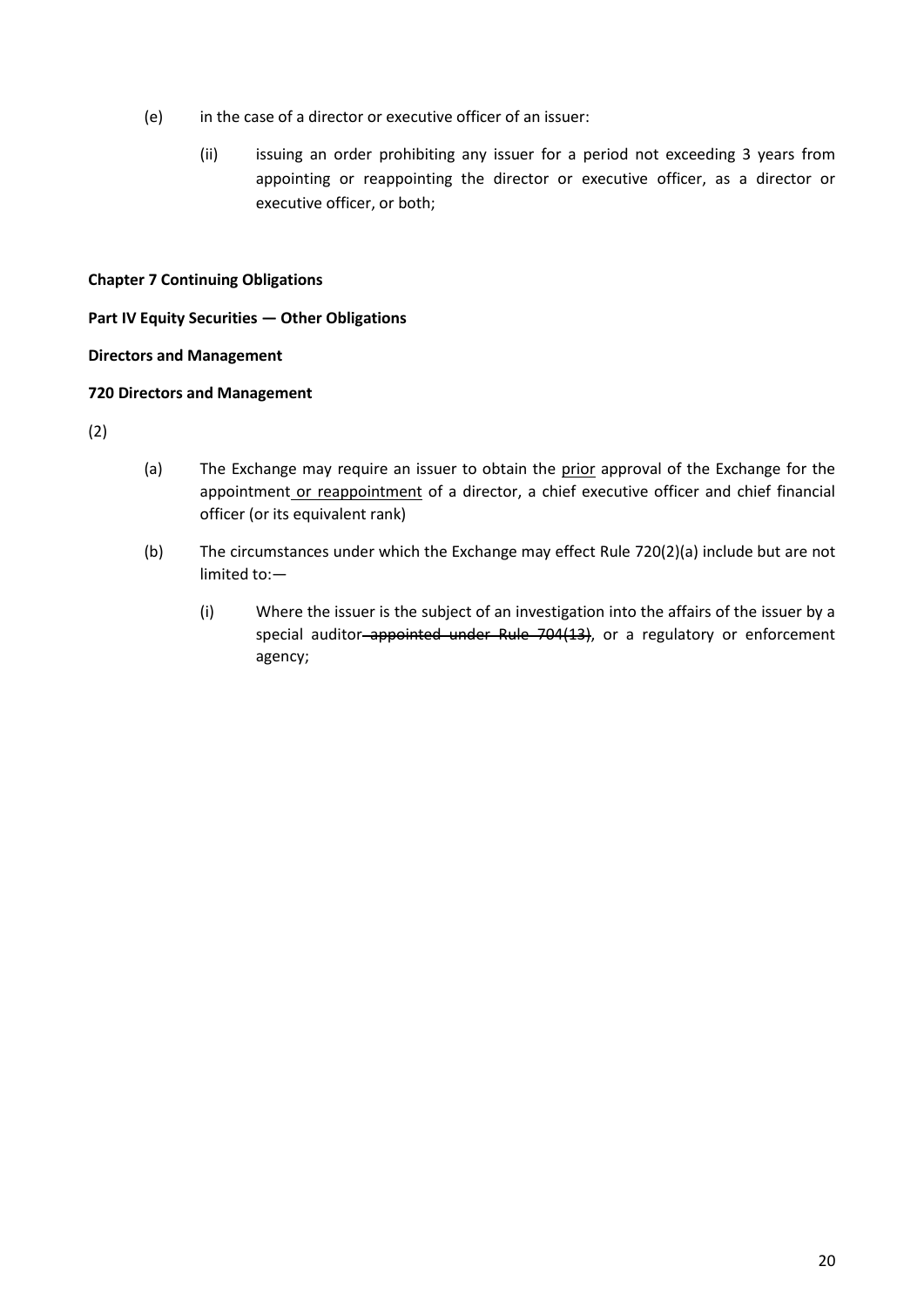# **Appendix 3 Proposed Amendments to Mainboard Rules on Whistleblowing**

*Legend: Deletions are struck-through and insertions are underlined.*

#### **Chapter 12 Circulars, Annual Reports and Electronic Communications**

#### **Part III Annual Reports**

**1207** The annual report must contain enough information for a proper understanding of the performance and financial conditions of the issuer and its principal subsidiaries, including at least the following:

#### **Whistleblowing Policy**

- (18A) A statement whether and how the issuer has complied with the following best practices on whistleblowing: —
	- (a) an issuer should establish and maintain a whistleblowing policy which sets out the procedures for a whistleblower to make a report to the issuer on misconduct or wrongdoing related to the issuer and its officers;
	- (b) the issuer should designate an independent function to investigate whistleblowing reports made in good faith;
	- (c) the issuer should ensure that the identity of the whistleblower is kept confidential;
	- (d) the issuer should disclose its commitment to ensure protection of the whistleblower against detrimental or unfair treatment; and
	- (e) the Audit Committee is responsible for oversight and monitoring of whistleblowing.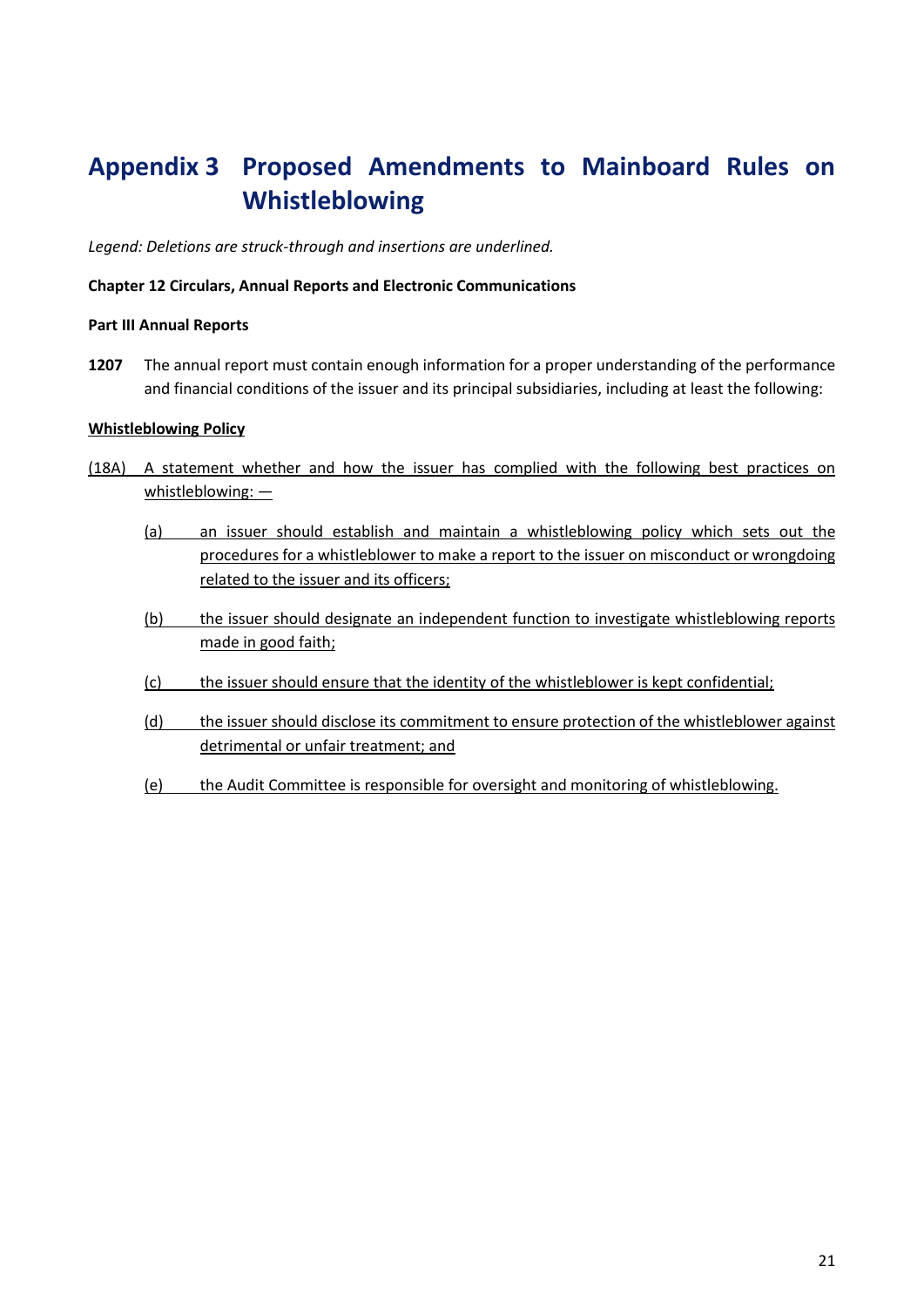# **Appendix 4 Proposed Amendments to Catalist Rules on Whistleblowing**

*Legend: Deletions are struck-through and insertions are underlined.*

#### **Chapter 12 Circulars, Annual Reports and Electronic Communications**

#### **Part III Annual Reports**

**1204** The annual report must contain enough information for a proper understanding of the performance and financial conditions of the issuer and its principal subsidiaries, including at least the following:

#### **Whistleblowing Policy**

- (18A) A statement whether and how the issuer has complied with the following best practices on whistleblowing: —
	- (a) an issuer should establish and maintain a whistleblowing policy which sets out the procedures for a whistleblower to make a report to the issuer on misconduct or wrongdoing related to the issuer and its officers;
	- (b) the issuer should designate an independent function to investigate whistleblowing reports made in good faith;
	- (c) the issuer should ensure that the identity of the whistleblower is kept confidential;
	- (d) the issuer should disclose its commitment to ensure protection of the whistleblower against detrimental or unfair treatment; and
	- (e) the Audit Committee is responsible for oversight and monitoring of whistleblowing.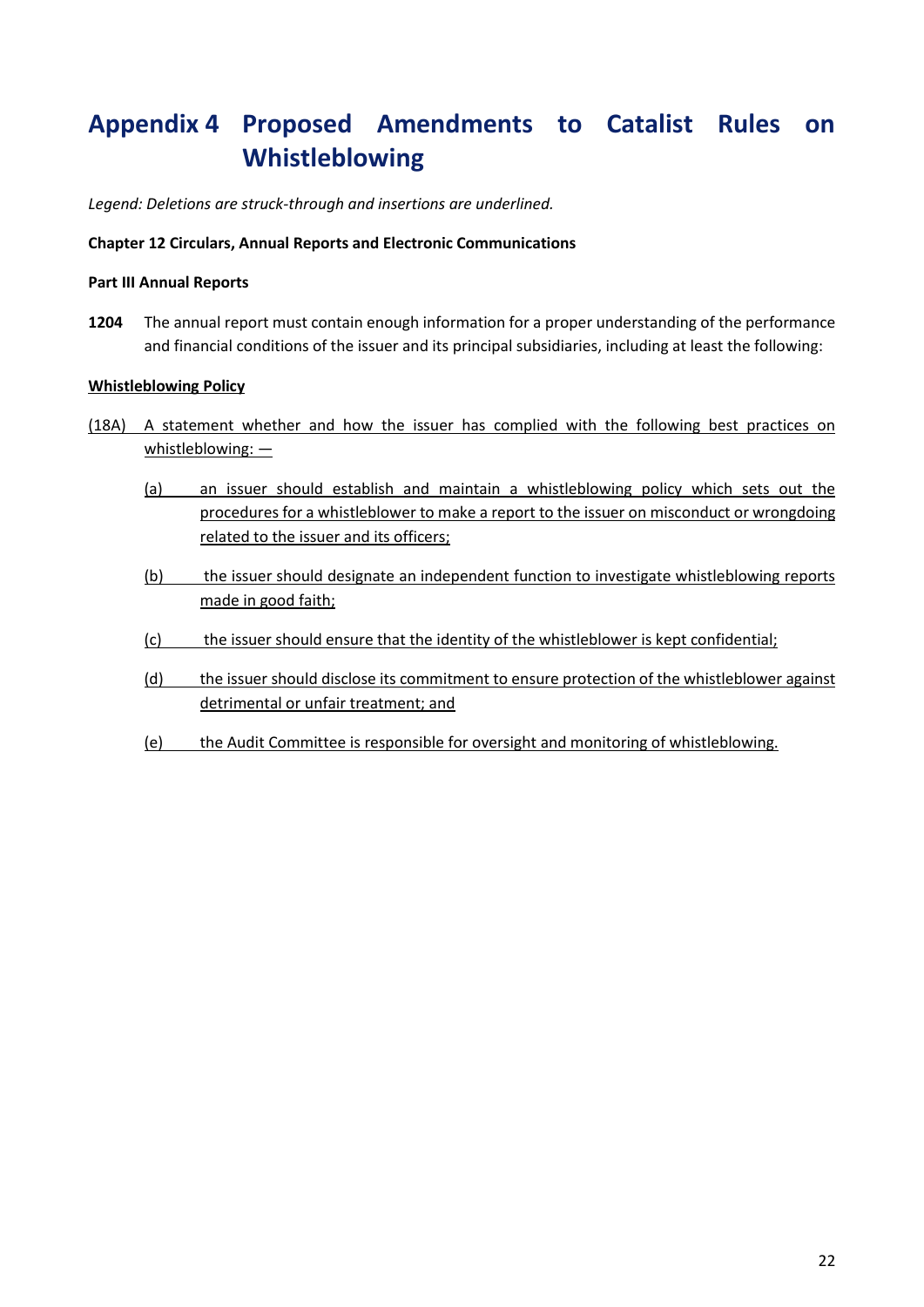# **Appendix 5 Other Proposed Amendments to Mainboard Rules**

*Legend: Deletions are struck-through and insertions are underlined.*

#### **Chapter 1 Introduction**

#### **Part III Application of Listing Rules**

**109A** Save as provided in the Exchange's listing rules, a person who is not a party to the Rules has no rights under the Contracts (Rights of Third Parties) Act, Chapter 53B of Singapore to enforce or enjoy the benefit of the Rules, regardless of whether such person has been identified by name, as a member of a class or as answering a particular description.

#### **Part VI Liability of SGX-ST**

- **118** The Exchange may delegate, assign or grant authority to exercise any of its rights, powers, authorities and discretions under the Rules, including any right to enforce the Rules, to such person or entity as it may determine in its sole discretion, without consent from any persons. In the exercise of any such rights, powers, authorities and discretions under these Rules, such person or entity shall be bound to the same extent as the Exchange in respect of any obligations arising from the exercise of such rights, powers, authorities and discretions.
- **119** Where the Rules provide that any right, power, authority or discretion is to be exercised by the SGX RegCo Board, the Board may delegate, assign or grant authority to exercise such right, power, authority or discretion to any person or entity. The SGX RegCo Board may authorise a delegate to sub-delegate.
- **120** SGX RegCo shall have the authority to exercise any rights, powers, authorities and discretions under the Rules, including the right to enforce the Rules.
- **121** None of the Exchange, its related companies, SGX RegCo, any person or entity referred to under Rule 118, or their respective directors, officers, employees or agents, nor any member of the Listings Advisory Committee, Disciplinary Committee or Appeals Committee ("**Relevant Parties**") shall be liable to any person for any loss or damage (including consequential or indirect loss or damage even if advised of the possibility of such loss or damage), however caused or arising, including but not limited to any loss or damage arising directly or indirectly, whether or not due to any negligence of the Relevant Parties, out of or in connection with any thing done (including any statement made) or omitted to be done in the course of, or in connection with, the discharge or purported discharge of the Exchange's obligations or rights under the SFA, any other applicable law, or under the Rules, the exercise of a decision-making or regulatory power or discretion under the Rules, or any thing done or not done as a direct or indirect consequence thereof.
- **122** Each listing applicant, issuer, Issue Manager (the "**Indemnifying Persons**") indemnifies each of the Exchange, its related companies, SGX RegCo, any person or entity referred to under Rule 118, and their respective directors, officers, employees and agents (the "**Indemnified Persons**") against any loss or liability incurred or suffered by an Indemnified Person where such loss or liability arose out of or in connection with:
	- (a) any breach by the Indemnifying Person of its obligations under the Rules; or
	- (b) any wilful, unlawful, reckless or negligent act or omission by the Indemnifying Person.
- **123** Without prejudice to the generality of Rule 122, in the event that any legal, arbitration or other proceedings are brought to impose any liability on all or any of the Indemnified Persons for an alleged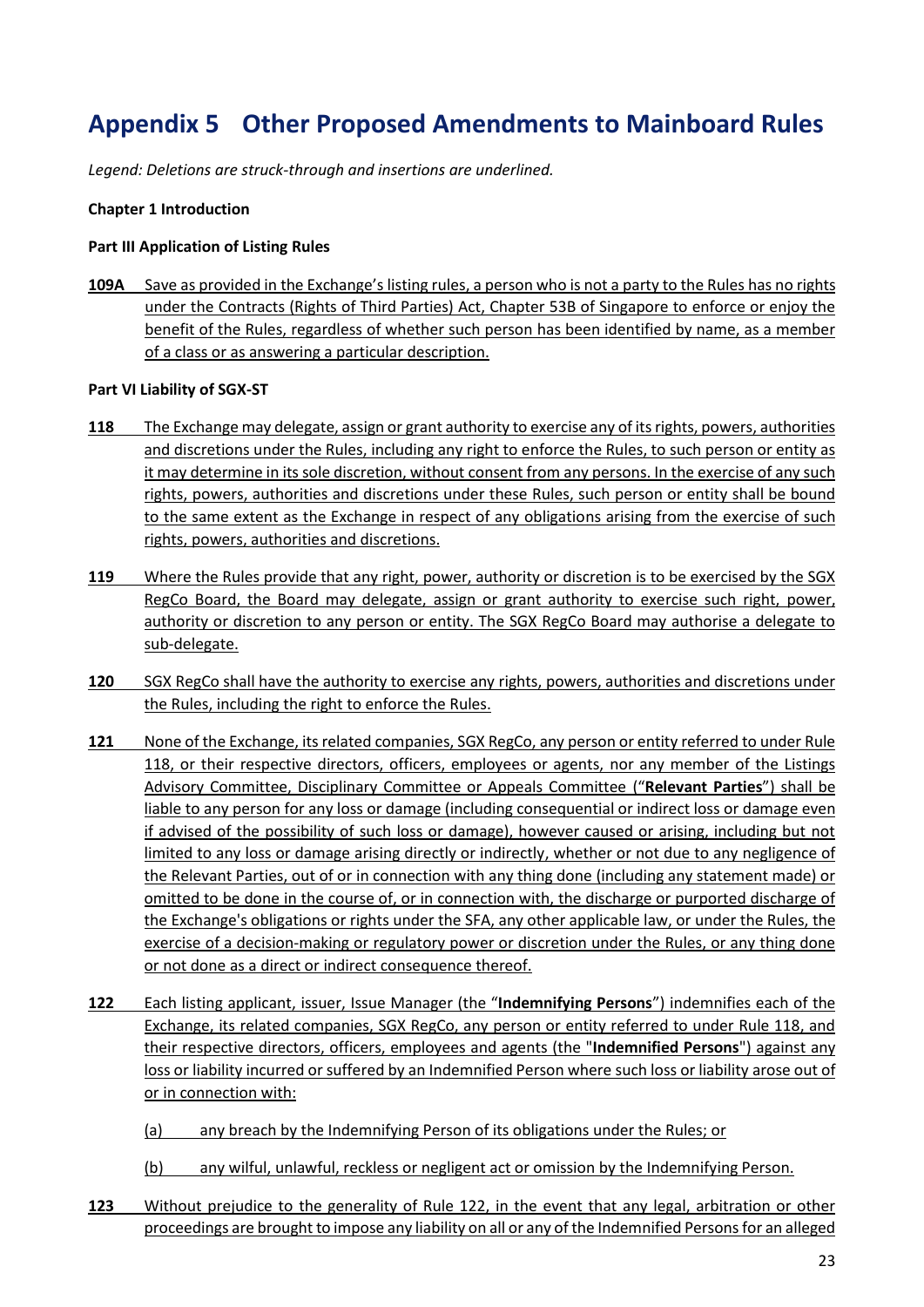failure on the part of any Indemnified Person to prevent or to require action by an Indemnifying Person or any of its directors, officers, professional advisers, registered professionals, representatives, employees or agents, the Indemnifying Person shall reimburse the relevant Indemnified Person for:

- (a) all expenses and legal fees incurred by or on behalf of the Indemnified Person in connection with such proceedings;
- (b) any payment made by or on behalf of the Indemnified Person with the approval of the Indemnifying Person in connection with any settlement of such proceedings; and
- (c) any payment made by or on behalf of the Indemnified Person as a result of any order, award or judgment made in such proceedings,

and the Indemnifying Person shall render such co-operation as the Indemnified Person reasonably requires in respect of such proceedings including without limitation the production of any document or records.

**124** Without prejudice to Rule 123, the Indemnifying Person shall pay to an Indemnified Person, if the Indemnified Person so requires, the costs incurred by or on behalf of the Indemnified Person of producing or obtaining, pursuant to a court order or other legal process, records relating to the business or affairs of a Indemnifying Person or any of its directors, officers, professional advisers, registered professionals, representatives, employees or agents, regardless of the party requiring such production or obtainment.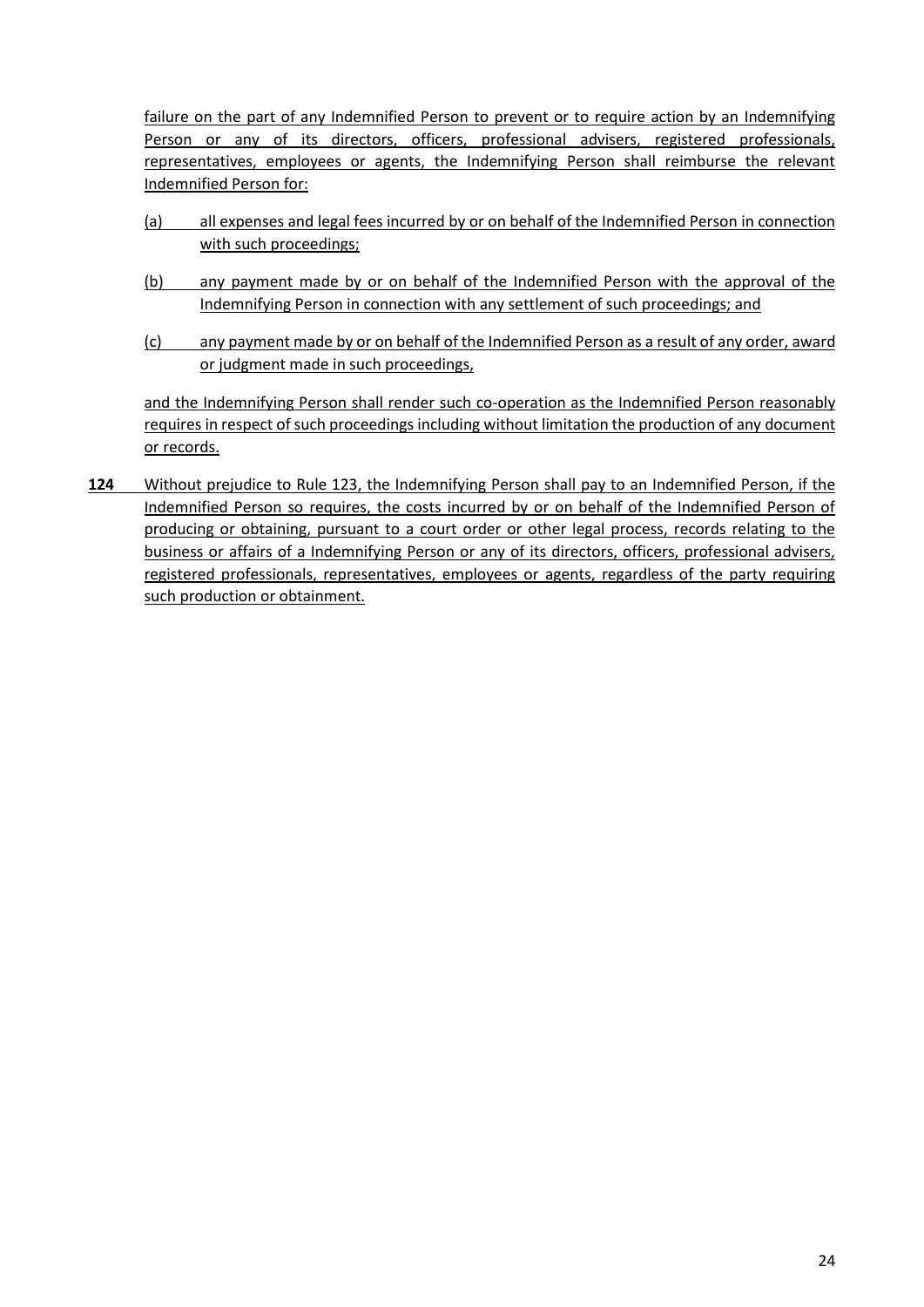# **Appendix 6 Other Proposed Amendments to Catalist Rules**

*Legend: Deletions are struck-through and insertions are underlined.*

#### **Chapter 1 Introduction**

#### **Part III Application of Rules**

**108A** Save as provided in the Rules, a person who is not a party to the Rules has no rights under the Contracts (Rights of Third Parties) Act, Chapter 53B of Singapore to enforce or enjoy the benefit of the Rules, regardless of whether such person has been identified by name, as a member of a class or as answering a particular description.

#### **Part VI Liability of SGX-ST**

- **116** The Exchange may delegate, assign or grant authority to exercise any of its rights, powers, authorities and discretions under the Rules, including any right to enforce the Rules, to such person or entity as it may determine in its sole discretion, without consent from any persons. In the exercise of any such rights, powers, authorities and discretions under these Rules, such person or entity shall be bound to the same extent as the Exchange in respect of any obligations arising from the exercise of such rights, powers, authorities and discretions. Neither the Exchange nor any servant or agent of the Exchange, nor any member of the advisory panel, Disciplinary Committee or Appeals Committee is liable to sponsor applicant or sponsor (including any director, officer, registered professional, employee or agent of the sponsor) for performing its functions under the Rules. This limitation of liability extends to any actions whether in contract or tort or otherwise, and applies even in the purported performance of a function in good faith.
- **117** Where the Rules provide that any right, power, authority or discretion is to be exercised by the SGX RegCo Board, SGX RegCo Board may delegate, assign or grant authority to exercise such right, power, authority or discretion to any person or entity. The SGX RegCo Board may authorise a delegate to sub-delegate.
- **118** SGX RegCo shall have the authority to exercise any rights, powers, authorities and discretions under the Rules, including the right to enforce the Rules.
- **119** None of the Exchange, its related companies, SGX RegCo, any person or entity referred to under Rule 116, or their respective directors, officers, employees or agents, nor any member of the Listings Advisory Committee, Disciplinary Committee or Appeals Committee ("**Relevant Parties**") shall be liable to any person for any loss or damage (including consequential or indirect loss or damage even if advised of the possibility of such loss or damage), however caused or arising, including but not limited to any loss or damage arising directly or indirectly, whether or not due to any negligence of the Relevant Parties, out of or in connection with any thing done (including any statement made) or omitted to be done in the course of, or in connection with, the discharge or purported discharge of the Exchange's obligations or rights under the SFA, any other applicable law, or under the Rules, the exercise of a decision-making or regulatory power or discretion under the Rules, or any thing done or not done as a direct or indirect consequence thereof.
- **120** Each listing applicant or issuer, sponsor applicant or sponsor (the "**Indemnifying Persons**") indemnifies each of the Exchange, its related companies, SGX RegCo, any person or entity referred to under Rule 116, and their respective directors, officers, employees and agents (the "**Indemnified Persons**") against any loss or liability incurred or suffered by an Indemnified Person where such loss or liability arose out of or in connection with: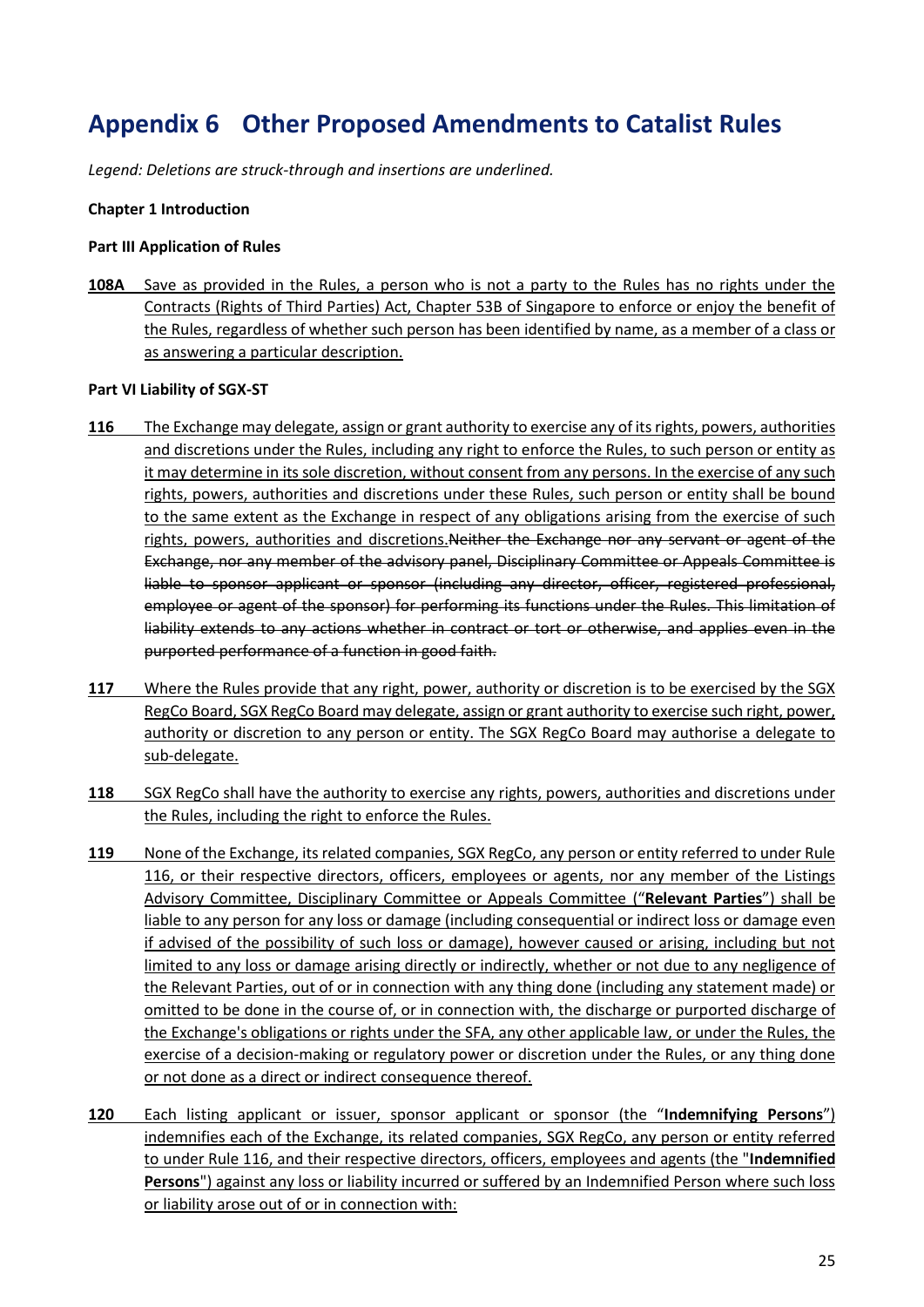- (a) any breach by the Indemnifying Person of its obligations under the Rules; or
- (b) any wilful, unlawful, reckless or negligent act or omission by the Indemnifying Person.
- **121** Without prejudice to the generality of Rule 120, in the event that any legal, arbitration or other proceedings are brought to impose any liability on all or any of the Indemnified Persons for an alleged failure on the part of any Indemnified Person to prevent or to require action by an Indemnifying Person or any of its directors, officers, professional advisers, registered professionals, representatives, employees or agents, the Indemnifying Person shall reimburse the relevant Indemnified Person for:
	- (a) all expenses and legal fees incurred by or on behalf of the Indemnified Person in connection with such proceedings;
	- (b) any payment made by or on behalf of the Indemnified Person with the approval of the Indemnifying Person in connection with any settlement of such proceedings; and
	- (c) any payment made by or on behalf of the Indemnified Person as a result of any order, award or judgment made in such proceedings,

and the Indemnifying Person shall render such co-operation as the Indemnified Person reasonably requires in respect of such proceedings including without limitation the production of any document or records.

**122** Without prejudice to Rule 121, the Indemnifying Person shall pay to an Indemnified Person, if the Indemnified Person so requires, the costs incurred by or on behalf of the Indemnified Person of producing or obtaining, pursuant to a court order or other legal process, records relating to the business or affairs of a Indemnifying Person or any of its directors, officers, professional advisers, registered professionals, representatives, employees or agents, regardless of the party requiring such production or obtainment.